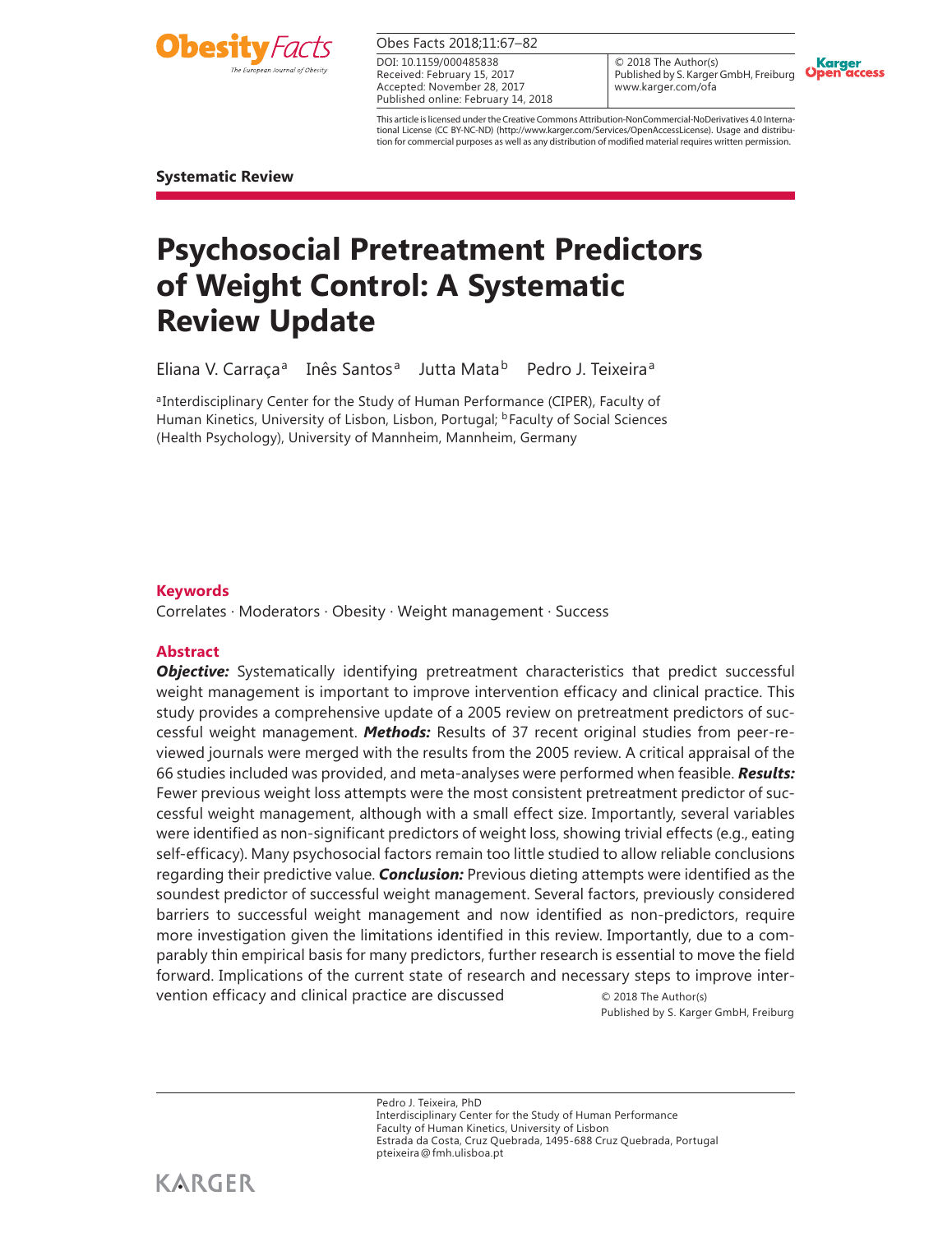

Obes Facts 2018:11:67–82 68 DOI: 10.1159/000485838

Carraça et al.: Psychosocial Pretreatment Predictors of Weight Control: A Systematic Review Update

© 2018 The Author(s). Published by S. Karger GmbH, Freiburg

www.karger.com/ofa

# **Introduction**

 Obesity is the consequence of a sustained, chronic, positive energy balance, with physiological and behavioral factors influencing the regulation of both energy intake and energy expenditure [1] . Lifestyle interventions for weight loss have been shown to produce significant weight reductions and improved health in overweight and obese individuals [2, 3]. However, even in very effective weight loss programs, many individuals fail to achieve meaningful weight loss, and some even gain weight. Many researchers have sought to identify relevant pretreatment characteristics to better predict which participants will more likely be successful in their upcoming weight management process. However, reliably predicting weight outcomes is difficult, with most studies only accounting for 20–30% of the total variance in weight loss outcomes [4] .

 Identifying participant characteristics that predict weight loss and weight loss maintenance could contribute to improve intervention efficacy and clinical practice by helping health care professionals direct their efforts to the enhancement of participants' relevant, change-worthy, psychological, and behavioral aspects. Additionally, identifying individual characteristics associated with unsuccessful weight loss outcomes might facilitate predicting who is most and least likely to succeed within evidence-based lifestyle weight control interventions, guide resource allocation, and find those who are in need for alternative interventions.

 In a previous comprehensive review of the literature on pretreatment predictors of weight control conducted in 2005, Teixeira and colleagues [5] concluded that research efforts had resulted in predictive models with limited usefulness for clinical practice. Consequently, at that time, no definitive conclusions could be drawn regarding matching individuals – based on psychosocial and behavioral characteristics – to specific treatments. Similarly, there was insufficient data to make recommendations concerning participants for whom behavioral weight loss treatment was most likely unsuccessful. Since that review, many more studies have been published, treatment programs have evolved, and new variables have been tested as potential predictors of weight loss. Taking these aspects into consideration, as well as the potential utility of prospectively forecasting outcomes in obesity treatment, we believe that an update on pretreatment predictors of weight loss is justified. Therefore, this systematic review aims to summarize and provide a critical appraisal of the current status of research on pretreatment predictors of weight control in lifestyle obesity interventions.

#### **Material and Methods**

 This systematic review was conducted in accordance with the Preferred Reporting Items for Systematic Reviews and Meta-Analysis (PRISMA) statement [6] .

#### *Eligibility Criteria*

 Articles published since 2005 reporting associations between pretreatment individual characteristics and subsequent weight loss in the context of lifestyle obesity interventions were retrieved. The articles were then analyzed cumulatively with the scientific evidence identified in the previous review [7] . To make the results of this review comparable to the 2005 review, the current review used the same inclusion criteria: i) study participants were adults ( $\geq 18$  years old). ii) Only studies with experimental designs (i.e., randomized controlled trials, comparative trials, single-arm intervention trials, or pilot studies using an experimental design) were included. iii) Only studies encompassing clinical or community 'lifestyle/behavioral interventions' defined as interventions that promote change in energy balance-related behaviors (such as diet and physical activity) and psychological factors (such as body image, motivation, or self-monitoring) relevant for weight management were included. iv) Studies using meal replacements, hypocaloric balanced diets (HBD; approximately 1,200–1,500 kcal/day), low-calorie diets (LCD; approximately 800–1,200 kcal/day), very-low

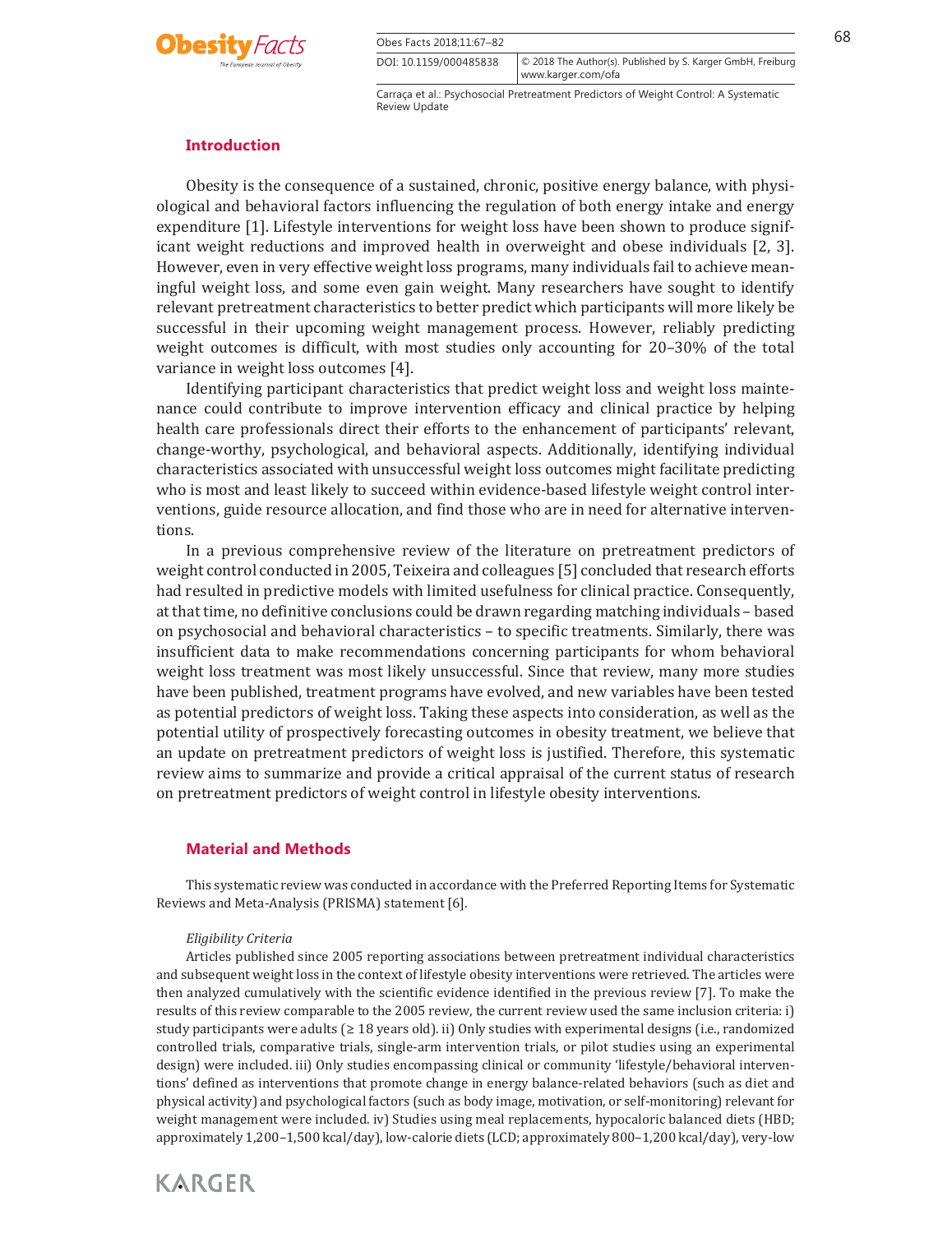

www.karger.com/ofa

calorie diets (VLCD; <800 kcal/day), and treatment for binge eating disorder (BED) were included as long as weight loss was a clear outcome and a behavioral intervention was present. v) Weight loss was a primary or secondary outcome. vi) Putative predictors were predominantly self-reported psychosocial measures. As in the previous review, studies analyzing demographic variables other than initial weight or BMI were excluded. Studies including populations diagnosed with major illnesses (e.g., psychotic disorders); studies using surgical procedures, pharmacotherapy for weight loss without a behavioral component, including interventions to prevent weight gain; non-intervention studies, case reports, and qualitative studies; and studies not published in peer-reviewed journals were excluded. The current review update is registered on PROSPERO (registration number CRD42015017110).

#### *Search Strategy*

 A comprehensive search of peer-reviewed articles published between January 2005 and January 2017 (including online ahead of print publications) was conducted in the following electronic databases: Pubmed, PsycINFO, Embase, and CINAHL. Searches included all meaningful combinations of four sets of terms: i) terms concerning the health condition or population of interest (e.g., adults > 18 years old); ii) terms concerning the intervention(s) /exposure(s) evaluated (e.g., behavioral or lifestyle interventions); iii) terms representing the outcomes of interest (i.e., weight loss, weight change); and iv) terms concerning pretreatment predictors of interest (i.e. psychological, self-regulation), including all predictors identified in the previous review (see supplemental table 1 (available at *http://content.karger.com/ProdukteDB/produkte. asp?doi=485838* ) for a full search example; a complete list of search strategies can be obtained from the authors). Other sources included manual cross-referencing of literature cited in prior reviews, and handsearches of the content of key scientific journals (i.e., *Obesity Reviews; International Journal of Obesity; Obesity; Obesity Facts; International Journal of Behavioral Nutrition and Physical Activity; Journal of the American Dietetic Association* ).

#### *Screening and Extraction*

 All abstracts identified from the literature searches were screened for potential inclusion eligibility by two authors (EVC, IS). A data extraction form was developed to include information about the article (e.g., authors, year), participants (e.g., demographics, BMI), study design, intervention characteristics (e.g., aim/ type, length, follow-up), pretreatment predictors (and their measurement instruments), and outcomes of interest. For a complete list of predictors identified in this review see table 1. Data extraction was conducted by the first author (EVC), and uncertainties were solved through discussions with the second author (IS).

#### *Quality Assessment*

 Study quality was assessed with the Quality Assessment Tool for Quantitative Studies [8] , evaluating six key methodological domains: study design, blinding, representativeness (selection bias), representativeness (withdrawals/dropouts), confounders, and data collection. Each domain was classified in *strong* , *moderate,* and *weak* methodological quality. A global rating was determined based on the scores of each component. Two authors independently rated the six domains and overall quality (EVC, IS). Discrepancies were discussed until a consensus was reached. Inter-rater agreement across categories was good: selection bias (Cohen's κ = 0.79), study design (κ = 0.81), confounders (κ = 0.73), blinding (κ = 1.00), data collection (κ = 0.81), and withdrawals/dropouts ( $\kappa$  = 0.69).

#### *Data Synthesis*

 This review analyzed pretreatment psychosocial predictors of weight control in lifestyle obesity interventions. Changes in weight are reported in supplemental table 2 (available at *http://content.karger.com/ ProdukteDB/produkte.asp?doi=485838* ). For a full list of variables tested as pretreatment predictors of weight loss/maintenance see table 1. Results are shown separately for each predictor, specifically i) number of studies, ii) number of times it was tested (a study could present data for multiple assessment points), iii) time of assessment – post-intervention weight loss (WL); post-intervention + follow-up (WLM, weight loss maintenance); and follow-up (WM, weight maintenance) –, and iv) the number of times each association effect was found, namely 'no association', 'positive association', or 'negative association' (table 1). Only unadjusted correlations were considered. The identified predictors are labeled as reported in the studies. Categorizations of predictors were avoided to facilitate the interpretation of the constructs as they were initially measured. The instruments used to assess predictors in each study are included in supplemental table 2 (available at *http://content.karger.com/ProdukteDB/produkte.asp?doi=485838* ).

# **KARGER**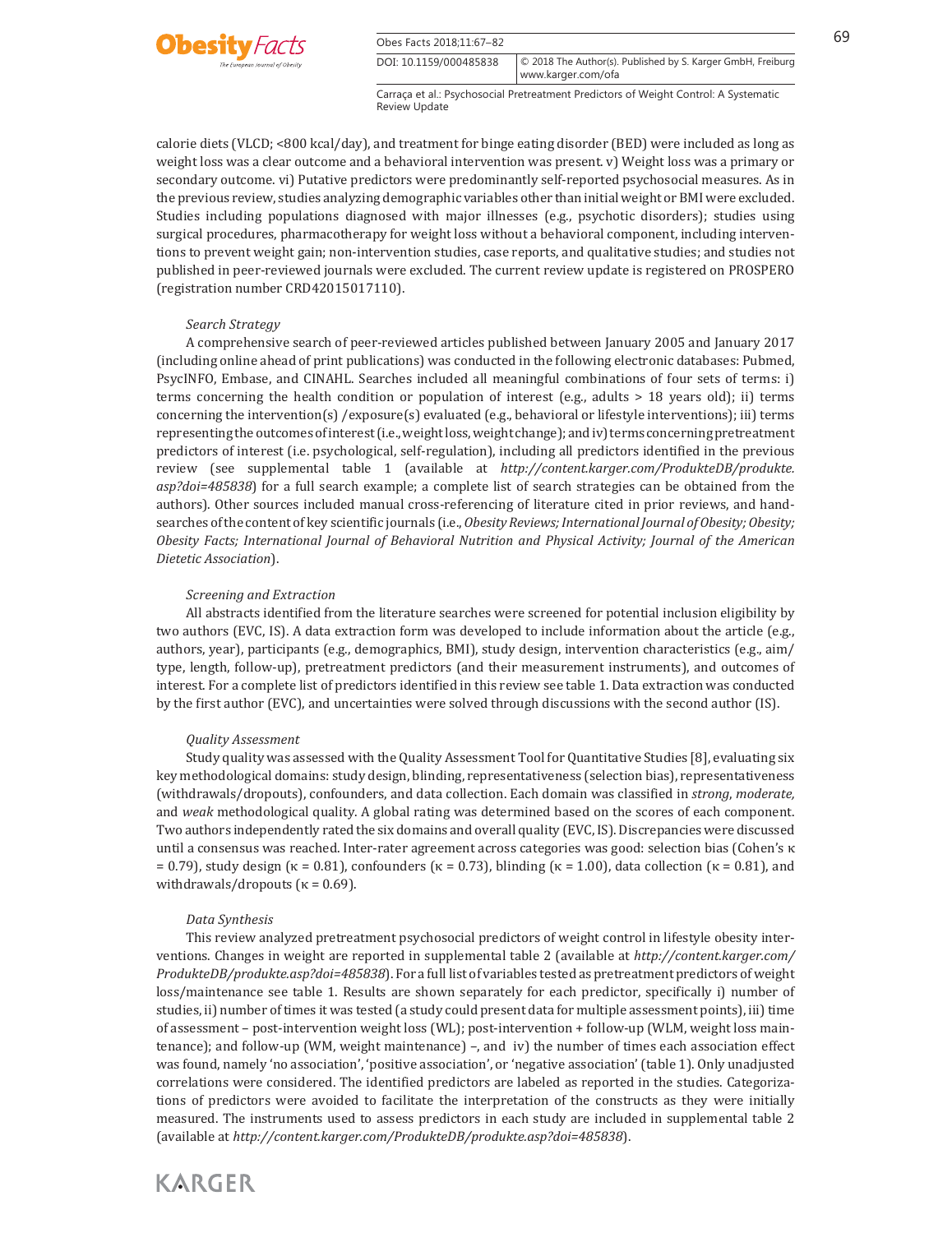

| Obes Facts 2018;11:67-82 |                                                                                   |
|--------------------------|-----------------------------------------------------------------------------------|
| DOI: 10.1159/000485838   | © 2018 The Author(s). Published by S. Karger GmbH, Freiburg<br>www.karger.com/ofa |

|                                           |                                                                              | Times    |                                                     | No association                                                      |                                                                                                                         |             |                             |                         | Significant association |                |                |                          |            |                |
|-------------------------------------------|------------------------------------------------------------------------------|----------|-----------------------------------------------------|---------------------------------------------------------------------|-------------------------------------------------------------------------------------------------------------------------|-------------|-----------------------------|-------------------------|-------------------------|----------------|----------------|--------------------------|------------|----------------|
|                                           | of studies                                                                   | tested   |                                                     |                                                                     |                                                                                                                         |             | positive                    |                         |                         |                | negative       |                          |            |                |
|                                           |                                                                              |          | $\overline{a}$                                      | NL                                                                  | <b>MTM</b>                                                                                                              | MM          | $\overline{a}$              | <b>NN</b>               | <b>MTM</b>              | MM             | $\overline{a}$ | ΜL                       | <b>MTM</b> | MM             |
| Initial weight/BMI (higher)               |                                                                              |          | $10^5$                                              |                                                                     |                                                                                                                         |             | $\overline{1}$              | $9^{5}$ $2^{1}$         | $\overline{c}$          |                | ್              | $\vec{+}$                |            | 2 <sup>2</sup> |
| Binge eating                              |                                                                              |          | 10 <sup>3</sup>                                     | $\frac{1}{10}$ +                                                    | $rac{3}{4}$                                                                                                             |             | $\overline{C}$ <sup>1</sup> |                         |                         |                |                |                          |            |                |
| Cognitive eating restraint                | d H H H H O O O O O D O O O O <del>d d</del> m m m m m m m m m m m N N N N N | nggadoo  | 11 <sup>3</sup>                                     | $\frac{1}{10}$ $\frac{1}{4}$                                        |                                                                                                                         | 5 5 5 5 5   |                             |                         |                         |                |                |                          |            |                |
| Eating disinhibition                      |                                                                              |          | 9 <sup>3</sup>                                      |                                                                     | $\vec{p}$ $\vec{p}$ $\vec{p}$ $\vec{p}$ $\vec{p}$                                                                       |             | $\vec{\phantom{a}}$         |                         |                         | 근              |                |                          | ↽          |                |
| Eating self-efficacy                      |                                                                              |          | $\rm{g}$                                            |                                                                     |                                                                                                                         |             |                             |                         |                         |                |                |                          |            |                |
| Depression symptoms                       |                                                                              |          | <u>ชื่องให้มีผลงองผู้ผู้ผู้ผู้ผู้คนอื่นอื่นอื่น</u> | $5\frac{3}{4}$ $\frac{1}{2}$                                        |                                                                                                                         |             |                             | $\bar{c}$ $\sim$ $\sim$ |                         |                |                |                          |            |                |
| Fewer previous weight loss attempts       |                                                                              |          |                                                     |                                                                     |                                                                                                                         |             |                             |                         | $\mathbf{c}$            | $\overline{1}$ |                |                          |            |                |
| Perceived hunger                          |                                                                              |          |                                                     | $\vec{+}$                                                           |                                                                                                                         |             |                             |                         |                         |                |                |                          |            | ⊣              |
| Higher weight loss goals/expectations     |                                                                              | $\sigma$ |                                                     |                                                                     | $\vec{a}$ $\vec{a}$ $\vec{b}$ $\vec{c}$ $\vec{c}$ $\vec{d}$ $\vec{b}$ $\vec{c}$ $\vec{d}$ $\vec{d}$ $\vec{d}$ $\vec{d}$ | $\sim$ $ -$ |                             | $\bar{\sim}$            |                         |                |                |                          |            |                |
| Self-esteem                               |                                                                              | $\circ$  |                                                     |                                                                     |                                                                                                                         |             |                             |                         |                         |                | $\circ$        |                          |            |                |
| Exercise self-efficacy                    |                                                                              | ما ھ     |                                                     |                                                                     |                                                                                                                         |             |                             |                         |                         |                | $\circ$        |                          |            |                |
| Body shape concerns /overvaluation        |                                                                              |          |                                                     |                                                                     |                                                                                                                         |             |                             |                         |                         |                |                |                          |            | $\vec{+}$      |
| Exercise social support                   |                                                                              |          |                                                     |                                                                     |                                                                                                                         |             |                             |                         |                         |                |                |                          |            |                |
| Quality of life (general, health-related) |                                                                              |          |                                                     | $\bar{N}$ m $\sigma$ $\bar{N}$ $\sigma$ $\bar{N}$ $\sigma$ $\sigma$ |                                                                                                                         |             |                             |                         |                         |                |                |                          |            |                |
| Autonomous motivation                     |                                                                              |          |                                                     |                                                                     |                                                                                                                         |             |                             |                         | 딭                       |                |                |                          |            |                |
| Controlled motivation                     |                                                                              |          |                                                     |                                                                     | $\overline{Q}$ $\overline{H}$                                                                                           |             |                             |                         |                         |                |                | $\overline{c}$           |            |                |
| Internal locus of control                 |                                                                              |          |                                                     |                                                                     |                                                                                                                         |             |                             |                         |                         | $\vec{1}$      | $F = 0$        |                          |            |                |
| Emotional eating                          |                                                                              |          |                                                     |                                                                     |                                                                                                                         |             |                             |                         |                         |                |                |                          |            |                |
| Healthy eating social support             |                                                                              |          |                                                     | $\vec{1}$                                                           |                                                                                                                         |             |                             |                         |                         |                | $\vec{+}$      | $\overline{\phantom{a}}$ |            |                |
| Perceived social support (general)        |                                                                              | mmmmnnnn |                                                     | $\tilde{\Omega}$                                                    |                                                                                                                         |             |                             |                         |                         |                | $\circ$        |                          |            |                |
| General self-efficacy                     |                                                                              |          |                                                     |                                                                     |                                                                                                                         |             |                             |                         |                         |                | $\circ$        |                          |            |                |
| Weight control self-efficacy              |                                                                              |          |                                                     |                                                                     |                                                                                                                         |             |                             | $\frac{2}{3}$           |                         |                | $\circ$        |                          |            |                |
| Perceived autonomy support                |                                                                              |          |                                                     |                                                                     | $\overline{C}$ $\overline{C}$                                                                                           |             |                             | 근                       |                         |                | $\circ$        |                          |            |                |
| Body dissatisfaction                      |                                                                              |          |                                                     |                                                                     |                                                                                                                         |             |                             |                         |                         |                | $\circ$        |                          |            |                |
| <b>Bulimic</b> behavior                   |                                                                              |          |                                                     |                                                                     |                                                                                                                         |             | $\overline{H}$ 0 0          |                         |                         |                | $\circ$        |                          |            |                |
| Craving                                   |                                                                              |          |                                                     | $\vec{c}$                                                           |                                                                                                                         |             |                             |                         |                         |                | $\circ$        |                          |            |                |
| Dispositional optimism                    |                                                                              |          |                                                     |                                                                     |                                                                                                                         |             |                             |                         |                         |                |                |                          |            |                |

Table 1 Association between all the identified pretreatment predictors/correlates of success and subsequent weight loss and/or maintenance **Table 1.** Association between all the identified pretreatment predictors/correlates of success and subsequent weight loss and/or maintenance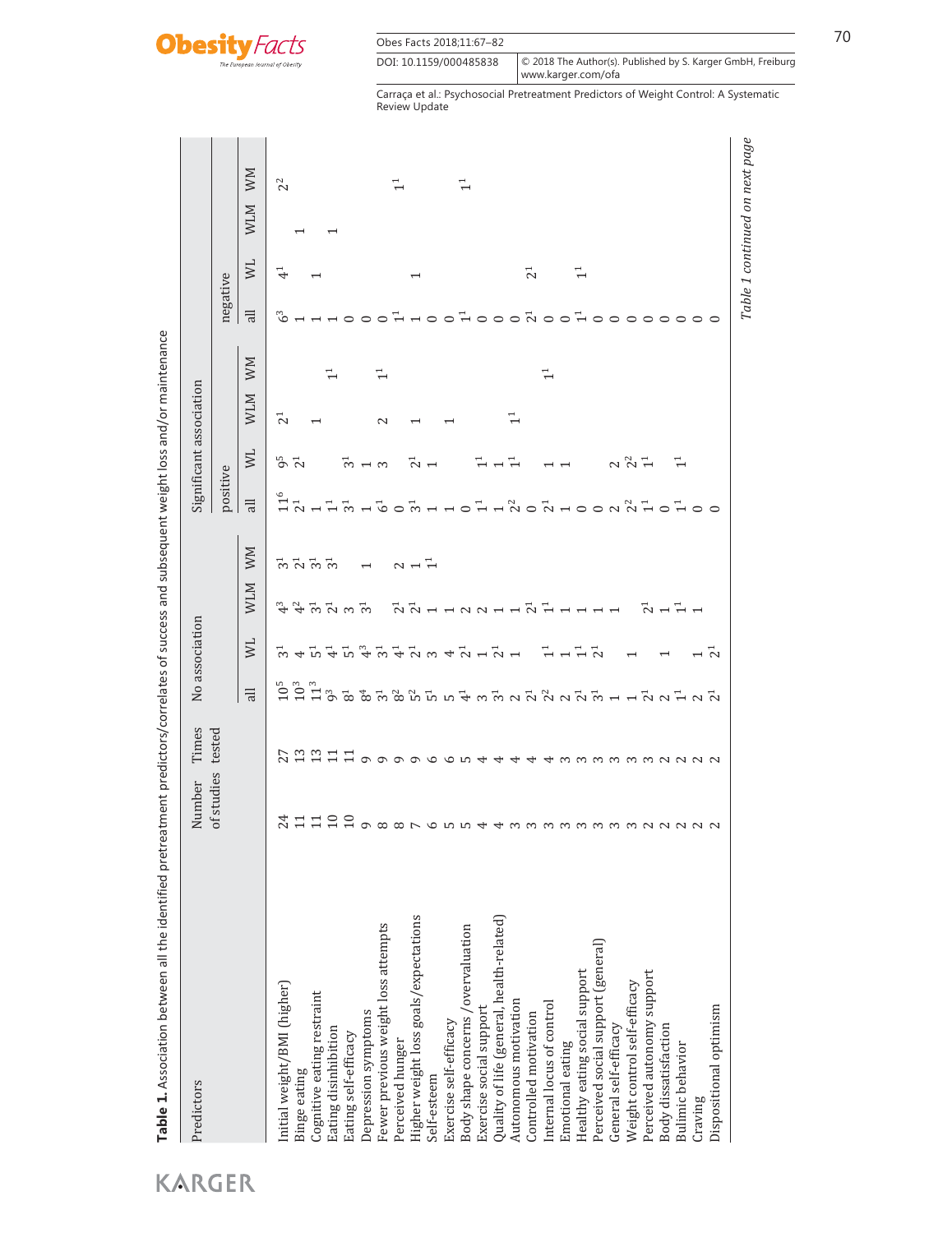

| Obes Facts 2018;11:67-82 |                                                                                     |
|--------------------------|-------------------------------------------------------------------------------------|
| DOI: 10.1159/000485838   | © 2018 The Author(s). Published by S. Karger GmbH, Freiburg<br>  www.karger.com/ofa |

| Predictors                                   | Number     | Times                                                                                 |                 | No association |                          |    |                |                          | Significant association |                          |                |                          |                |                                |
|----------------------------------------------|------------|---------------------------------------------------------------------------------------|-----------------|----------------|--------------------------|----|----------------|--------------------------|-------------------------|--------------------------|----------------|--------------------------|----------------|--------------------------------|
|                                              | of studies | tested                                                                                |                 |                |                          |    | positive       |                          |                         |                          | negative       |                          |                |                                |
|                                              |            |                                                                                       | $\overline{a}$  | <b>NN</b>      | <b>WLM</b>               | MM | $\overline{a}$ | ΣM                       | <b>WLM</b>              | MM                       | $\overline{a}$ | ΜL                       | <b>WLM</b>     | MM                             |
| Exercise perceived barriers                  |            |                                                                                       |                 |                |                          |    | $\circ$        |                          |                         |                          |                |                          |                |                                |
| Negative affect                              |            | $\begin{array}{c} \n 0 \\ 0 \\ 0\n \end{array}$                                       |                 |                |                          |    | $\circ$        |                          |                         |                          |                |                          | $\overline{ }$ |                                |
| Perceived controllability of obesity problem |            |                                                                                       |                 |                |                          |    |                | $\ddot{1}$               |                         |                          |                |                          |                |                                |
| Perceived stability of obesity problem       |            | $\sim$                                                                                |                 |                |                          |    |                |                          |                         |                          |                |                          |                |                                |
| Perceived consequences of obesity problem    |            | $\sim$                                                                                | $\tilde{c}$     |                |                          |    |                |                          |                         |                          |                |                          |                |                                |
| Quality of life (obesity-specific)           |            |                                                                                       | $\mathbf{C}$    |                |                          |    | っ              |                          |                         |                          |                |                          |                |                                |
| Readiness for weight loss                    | $\sim$     | $\begin{array}{c} \mathcal{N} & \mathcal{N} \\ \mathcal{N} & \mathcal{N} \end{array}$ |                 |                |                          |    | っ              |                          |                         |                          |                |                          |                |                                |
| Conscientiousness                            |            |                                                                                       | $\sim$          |                |                          |    | ⊂              |                          |                         |                          |                |                          |                |                                |
| Extraversion                                 |            | $\sim$                                                                                | $\sim$          |                | $\overline{ }$           |    | っ              |                          |                         |                          |                |                          |                |                                |
| Feeling deprived while eating                |            | $\sim$                                                                                | $\mathbf{C}$    |                |                          |    | ⊂              |                          |                         |                          |                |                          |                |                                |
| Neuroticism                                  |            | $\sim$                                                                                |                 |                |                          |    |                |                          |                         | $\overline{\phantom{0}}$ |                |                          |                |                                |
| Perceived stress                             |            | $\sim$                                                                                | $\mathbf{C}$    |                |                          |    | ○              |                          |                         |                          |                |                          |                |                                |
| Regulatory promotion focus                   |            | $\sim$                                                                                | $\sim$          |                |                          |    | $\circ$        |                          |                         |                          |                |                          |                |                                |
| Regulatory prevention focus                  |            | $\mathbf{\sim}$                                                                       | $\mathbf{\sim}$ |                |                          |    | ○              |                          |                         |                          |                |                          |                |                                |
| Self-control                                 |            | $\mathbf{\sim}$                                                                       | $\mathbf{C}$    |                | $\overline{\phantom{0}}$ |    | $\circ$        |                          |                         |                          |                |                          |                |                                |
| Autonomy orientation                         |            |                                                                                       |                 |                |                          |    | $\circ$        |                          |                         |                          | ○              |                          |                |                                |
| Catastrophising                              |            |                                                                                       |                 |                |                          |    | $\circ$        |                          |                         |                          | ⊂              |                          |                |                                |
| Cognitive performance                        |            |                                                                                       |                 |                |                          |    | $\circ$        |                          |                         |                          |                |                          |                |                                |
| Cognitive style regarding diet lapses        |            |                                                                                       | $\subset$       |                |                          |    | $\circ$        |                          |                         |                          |                | $\overline{\phantom{0}}$ |                |                                |
| Detachment                                   |            |                                                                                       |                 |                |                          |    | $\circ$        |                          |                         |                          |                |                          |                |                                |
| Dispositional pessimism                      |            |                                                                                       |                 |                |                          |    | $\circ$        |                          |                         |                          |                |                          |                |                                |
| Drive for thinness                           |            |                                                                                       |                 |                |                          |    | $\circ$        |                          |                         |                          |                |                          |                |                                |
| External eating                              |            |                                                                                       |                 |                |                          |    | $\circ$        |                          |                         |                          |                |                          |                |                                |
| Guilt                                        |            |                                                                                       |                 |                |                          |    | $\circ$        |                          |                         |                          |                |                          |                |                                |
| Imperatives                                  |            |                                                                                       |                 |                |                          |    | ○              |                          |                         |                          | ○              |                          |                |                                |
| Impression management                        |            |                                                                                       | $\circ$         |                |                          |    |                | $\overline{\phantom{0}}$ |                         |                          | $\circ$        |                          |                |                                |
| Impulsivity                                  |            |                                                                                       |                 |                |                          |    | $\circ$        |                          |                         |                          | $\circ$        |                          |                |                                |
| Indirect aggression                          |            |                                                                                       |                 |                |                          |    | ⊂              |                          |                         |                          | $\circ$        |                          |                |                                |
| Ineffectiveness                              |            |                                                                                       |                 | 1 <sup>1</sup> |                          |    | ⊂              |                          |                         |                          | $\circ$        |                          |                |                                |
|                                              |            |                                                                                       |                 |                |                          |    |                |                          |                         |                          |                |                          |                | Table 1 continued on next page |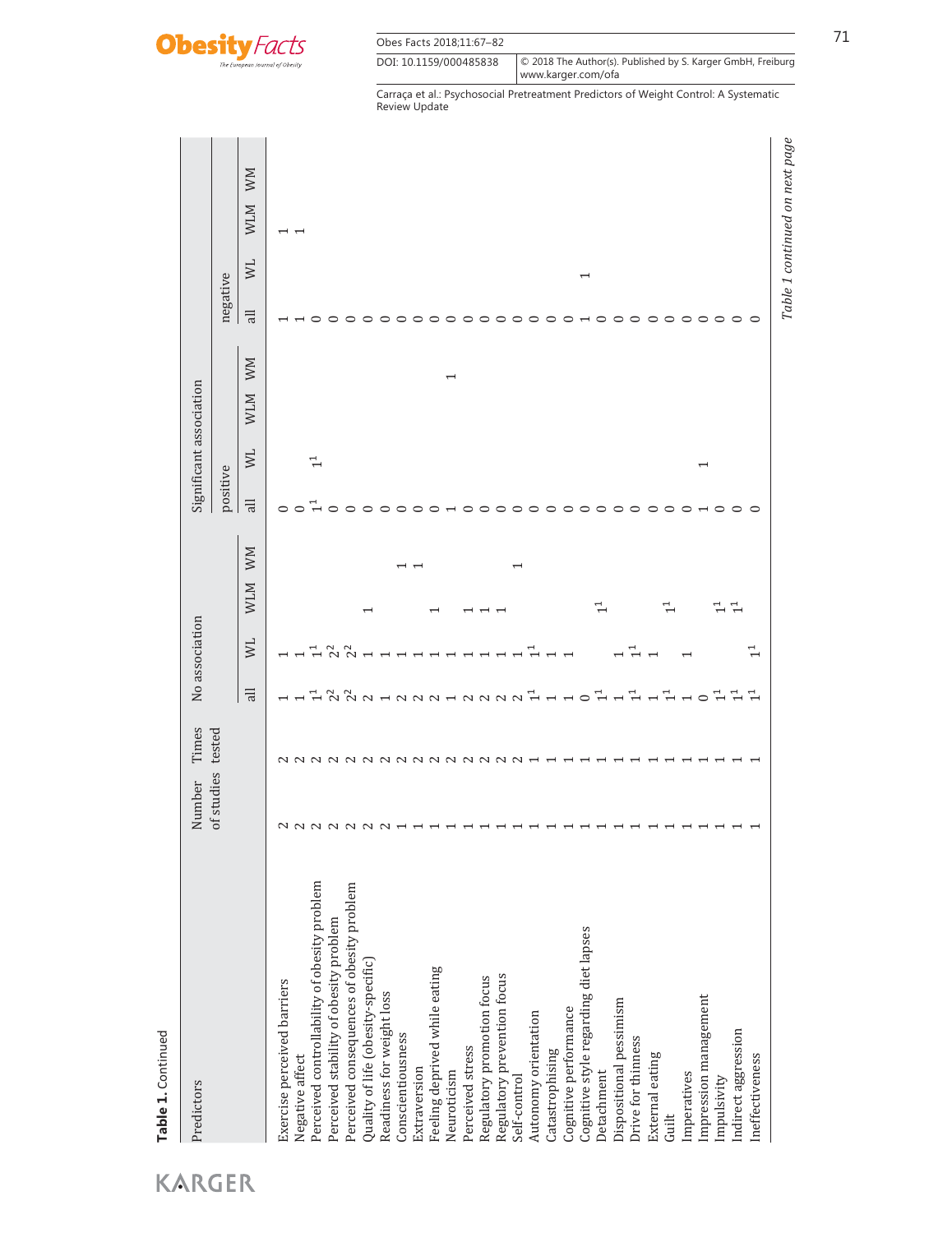

| Obes Facts 2018;11:67-82 |                                                                                      | ユコ |
|--------------------------|--------------------------------------------------------------------------------------|----|
| DOI: 10.1159/000485838   | © 2018 The Author(s). Published by S. Karger GmbH, Freiburg<br>l www.karger.com/ofa_ |    |

| Predictors                                                                                                                                                                                                                    | Number     | Times   |                | No association           |                                                                                                                  |          | Significant association |            |    |                |            |            |    |
|-------------------------------------------------------------------------------------------------------------------------------------------------------------------------------------------------------------------------------|------------|---------|----------------|--------------------------|------------------------------------------------------------------------------------------------------------------|----------|-------------------------|------------|----|----------------|------------|------------|----|
|                                                                                                                                                                                                                               | of studies | tested  |                |                          |                                                                                                                  | positive |                         |            |    | negative       |            |            |    |
|                                                                                                                                                                                                                               |            |         | $\overline{a}$ | $\geq$                   | MM<br><b>MTM</b>                                                                                                 | 긂        | $\sum$                  | <b>MTM</b> | MM | $\overline{a}$ | $\geq$     | <b>MTM</b> | MM |
| Inhibition of aggression                                                                                                                                                                                                      |            |         |                |                          | $\vec{\tau}$                                                                                                     |          |                         |            |    |                |            |            |    |
| Interpersonal distrust                                                                                                                                                                                                        |            |         |                |                          |                                                                                                                  |          |                         |            |    |                | $\ddot{ }$ |            |    |
| Irritability                                                                                                                                                                                                                  |            |         |                |                          | 근                                                                                                                |          |                         |            |    |                |            |            |    |
| Maturity fears                                                                                                                                                                                                                |            |         |                | 근                        |                                                                                                                  |          |                         |            |    |                |            |            |    |
| Monotony avoidance                                                                                                                                                                                                            |            |         |                |                          | Ļ                                                                                                                |          |                         |            |    |                |            |            |    |
| Muscular tension                                                                                                                                                                                                              |            |         |                |                          | $\stackrel{\text{\tiny{d}}}{\leftarrow}$                                                                         |          |                         |            |    |                |            |            |    |
| Need for approval                                                                                                                                                                                                             |            |         |                |                          |                                                                                                                  |          |                         |            |    |                |            |            |    |
| Need to success                                                                                                                                                                                                               |            |         |                |                          |                                                                                                                  |          |                         |            |    |                |            |            |    |
| Perfectionism                                                                                                                                                                                                                 |            |         |                | $\overline{\phantom{a}}$ |                                                                                                                  |          |                         |            |    |                |            |            |    |
| Pleasing others                                                                                                                                                                                                               |            |         |                |                          |                                                                                                                  |          |                         |            |    |                |            |            |    |
| Psychasthenia                                                                                                                                                                                                                 |            |         |                |                          |                                                                                                                  |          |                         |            |    |                |            |            |    |
| Psychic anxiety                                                                                                                                                                                                               |            |         |                |                          | 근                                                                                                                |          |                         |            |    |                |            |            |    |
| Socialization                                                                                                                                                                                                                 |            |         |                |                          | 근                                                                                                                |          |                         |            |    |                |            |            |    |
| Somatic anxiety                                                                                                                                                                                                               |            |         | ᡓ              |                          | 근                                                                                                                |          |                         |            |    |                |            |            |    |
| Suspicion                                                                                                                                                                                                                     |            |         | ᡓ              |                          | ᆜ                                                                                                                |          |                         |            |    |                |            |            |    |
| Verbal aggression                                                                                                                                                                                                             |            |         |                |                          | મ                                                                                                                |          |                         |            |    | $\circ$        |            |            |    |
| Vulnerability                                                                                                                                                                                                                 |            |         |                |                          |                                                                                                                  |          |                         |            |    | $\circ$        |            |            |    |
| Perceived sabotage                                                                                                                                                                                                            | $\circ$    | $\circ$ | $\circ$        |                          |                                                                                                                  | $\circ$  |                         |            |    | $\circ$        |            |            |    |
| Perceived strain (general)                                                                                                                                                                                                    | $\circ$    | ○       |                |                          |                                                                                                                  | ○        |                         |            |    | $\circ$        |            |            |    |
| Number of studies = Number of studies that tested the predictor; Times tested = number of times each predictor was tested (some within the same study); All = studies<br>reporting that effect were all included, independent |            |         |                |                          | of the outcome assessment point: $WL =$ only studies reporting weight change from baseline to intervention's end |          |                         |            |    |                |            |            |    |

reporting that effect were all included, independent of the outcome assessment point; WL = only studies reporting weight change from baseline to intervention's end considered; WLM = only studies reporting weight change from baseline to the end of follow-up considered; WM = only studies reporting weight change from intervention's end to the end of follow-up considered. end to the end of follow-up considered.

Superscript numbers represent the number of weak quality studies within each category, in total and discriminated by outcome assessment point; predictors are orga-Superscript numbers represent the number of weak quality studies within each category, in total and discriminated by outcome assessment point; predictors are organized in descendent order by number of studies available. nized in descendent order by number of studies available.

**Table 1.** Continued

Table 1. Continued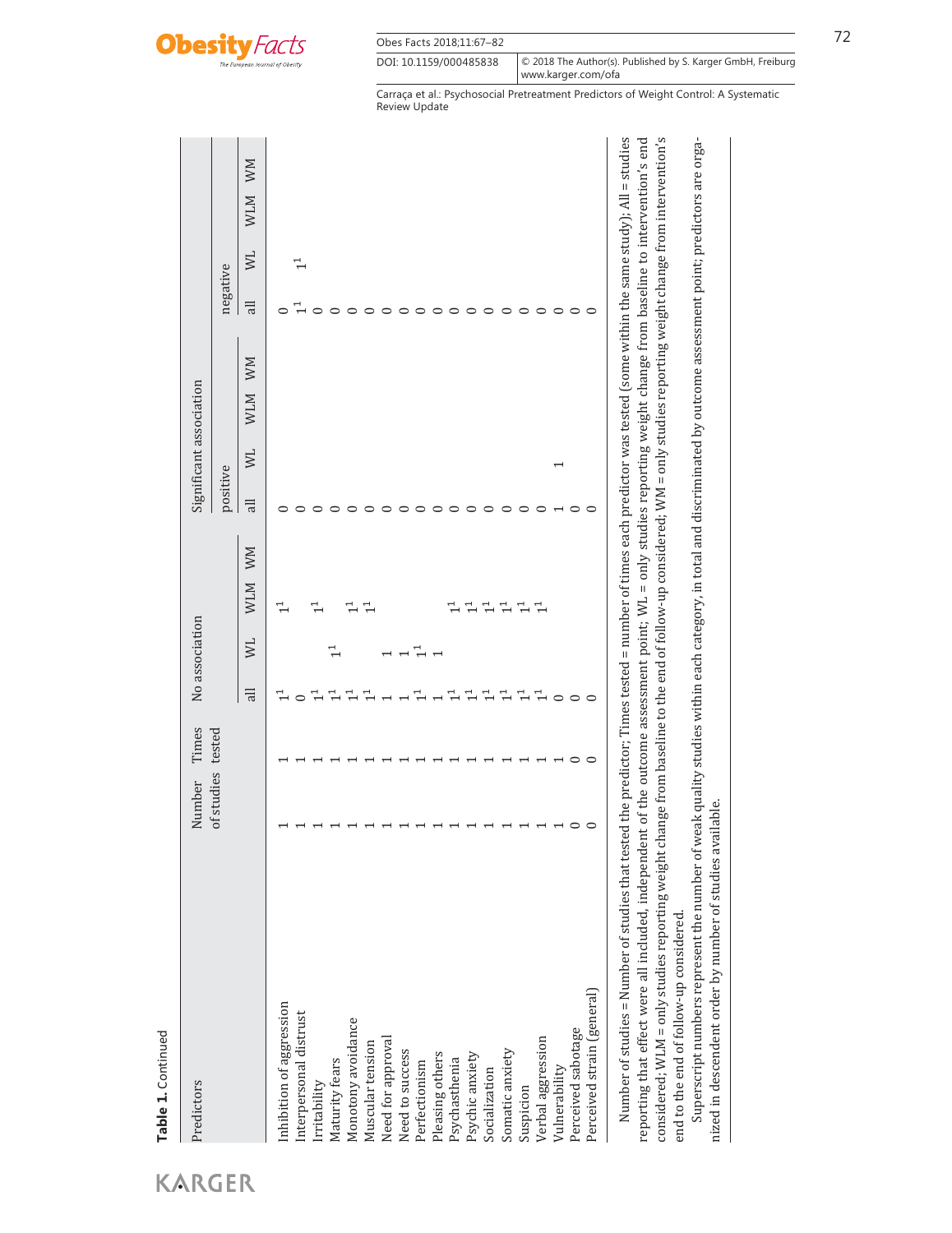

Obes Facts 2018:11:67–82 73 DOI: 10.1159/000485838

Carraça et al.: Psychosocial Pretreatment Predictors of Weight Control: A Systematic Review Update

© 2018 The Author(s). Published by S. Karger GmbH, Freiburg

www.karger.com/ofa

#### *Data Extraction*

 Effect sizes (ES) r were computed based on the extracted sample sizes and simple unadjusted correlation coefficients as reported in the studies, or provided by the corresponding authors who were contacted when this data was missing. When the information requested was not provided, the following alternative information was extracted to calculate the effect sizes: i) Mean, SD, and sample size N; ii) t-test, sample size N; iii)  $X^2$ , sample size N; and iv) standardized mean difference d. Only data from completers-only analyses was used in this review. When studies included different comparison arms (i.e., comparative or controlled trials), most of them presented weight loss prediction results for the whole sample, not discriminating between the groups/arms. In face of this and considering that our main goal was the identification of pretreatment predictors of success in weight loss/maintenance, independent of the type of intervention received, we used data from all groups combined. When several measures were reported for the same predictor (e.g., cognitive eating restraint), we chose the measure most commonly used across the studies included, as done in previous systematic reviews and meta-analyses [9] .

#### *Data Analysis*

 Analyses were conducted using the Comprehensive Meta-Analysis (CMA) Software version 3.3.070 [10] . Separate meta-analyses were conducted for each identified pretreatment predictor and for each outcome assessment point (WL, WLM, and WM), for which there was sufficient data. Meta-analyses were conducted only when there were 4 or more studies (per predictor and assessment point), to allow interpretability of the data. This option was made given the high variability across studies in interventions' length and type, followup's length (when relevant for the analysis), sample size, measurement instruments, and the presence of different outcome formats.

 The outcome variable was continuous, but the format in which it was reported in the studies varied: In 39 studies, weight change was expressed in absolute terms (in kg); 13 studies used percent weight loss as outcome, and 13 dichotomized the outcome (success/failure). Two studies did not specify the outcome unit and were excluded from the meta-analyses. Using conversions between different outcome measures and subsequently combining effect sizes is preferable to omitting the studies that used an alternate metric, which would involve loss of information and a biased sample of studies [11] . Still, as a safety measure and following previous recommendations [11] , sensitivity analysis comparing results with and without the converted metrics were conducted for each predictor, for which there was sufficient data.

 When studies including different comparison arms provided data separately for each arm, composite effect sizes were computed in CMA using study as the unit of analysis [11] .

 Meta-analyses were conducted with fixed-effects models, because most analyses were based on a limited number of studies (<6), which increases the error when estimating the combined effect in randomeffects models [11]. The only exceptions were the analyses for initial BMI ( $N = 13$ ) and eating self-efficacy  $(N = 8)$  at intervention's end, in which the recommended random-effects model was used due to the higher number of available studies [11] . Effect sizes were computed based on sample size and simple unadjusted correlation coefficients r between each predictor and weight change, as reported in the studies, requested from the authors of the paper (which were contacted when these coefficients were unavailable in their publications), or converted based on the alternative parameters (e.g., t-values, N, Mean, SD, chi-square values). Effect sizes were interpreted according to Cohen's guidelines [12] , with values of 0.10, 0.30 and 0.50 for small, medium and large effect sizes, respectively. The 95% CI, Z values and corresponding p values were considered as indicators of statistical significance. We also inspected the standard residuals (i.e., how much each study differed from the overall effect) for outliers (>1.96).

Heterogeneity was tested using the I<sup>2</sup> statistic [13] and the Cochran's Q statistic [14]. The I<sup>2</sup> statistic measures the proportion of observed dispersion that is due to real differences in the actual effect sizes and is not affected by low statistical power. The  $I^2$  ranges from 0 to 100%, where a value of 0% indicates no observed heterogeneity and values of 25%, 50% or 75% reflect low, moderate or high heterogeneity [13] . The Cochran's Q statistic demonstrates that studies do not share a common effect size (i.e., there is heterogeneity in the effect sizes between studies) when a significant p value  $\left($ <0.05) is found [14].

#### *Sensitivity Analysis*

**KARGER** 

 Sensitivity analyses were carried out to explore the impact of risk of bias on effect sizes, by repeating primary analyses with the exclusion of studies with i) weak quality studies and ii) detected outliers (>1.96). Given that different outcome formats were considered, some of which required metric conversion and the estimation of effect sizes (i.e., categorical outcomes), analyses were repeated without the estimated values.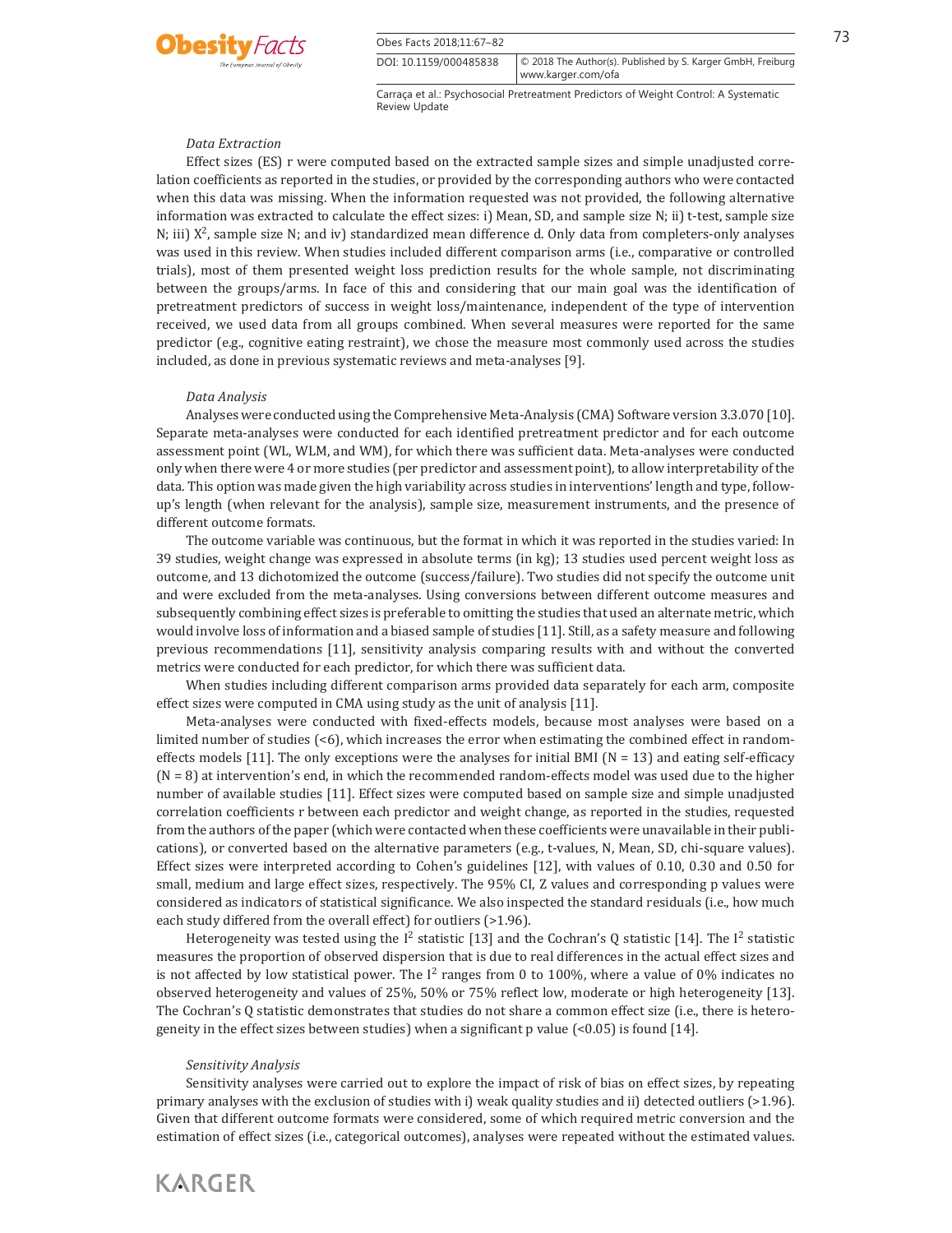

When sufficient data remained, analyses were also repeated separately i) for studies reporting absolute weight changes (in kg), and ii) for studies reporting percent weight changes. The potential for publication bias was subjectively assessed by inspecting funnel plots for asymmetry. They were quantitatively assessed using Egger's test [15] and Duval and Tweedie's trim-and-fill method [16] , only when 10 or more studies were available per predictor and no substantial heterogeneity was present, because the power is too low to distinguish chance from real asymmetry [17].

#### **Results**

# *Study Selection*

 Pubmed searches generated 946 publications, PsychInfo 220 publications, EMBASE 339 publications, and CINAHL 109 publications. We manually added 23 publications from previous reviews and reference lists of retrieved papers. Of 1,109 abstracts (after 528 duplicates were removed), 68 were considered potentially relevant, and full-text articles were retrieved. 37 papers met all inclusion criteria and were included in the present review update ( fig. 1 ). These papers were merged with the 29 already included in the original review, resulting in a total of 66 studies.

#### *Study Characteristics*

Half of the studies were non-controlled trials ( $n = 33$ ), mainly aiming at weight loss or weight loss maintenance. Most interventions took place in research centers ( $n = 32$ ) or clinical/health care centers ( $n = 23$ ), and approximately half lasted less than 6 months ( $n =$ 28). Of these, only 13 studies included a follow-up/maintenance phase, which lasted on average approximately 84 weeks. 19 studies included female subjects only, while 47 had mixed-gender samples. Initial mean BMI for participants varied from ∼28 to ∼46 kg/m<sup>2</sup>, and sample size ranged from 30 to 9,037 participants. The average duration of the weight loss phase was 26 weeks (ranging from 4 to 96 weeks). The average amount of weight lost was 8–9 kg. Of the 13 studies that included a follow-up/maintenance phase, only 6 reported weight changes between the end of the weight loss intervention and the end of the follow-up period.

 The most typical outcome variable was weight loss, expressed either in absolute (kg) or relative (% of initial weight) terms. In 13 cases, the dependent measure was a categorical variable, based on specific weight loss/maintenance criteria (e.g., reaching 5% weight loss). Weight changes are reported for subjects completing the study. Considering the high variability of attrition rates (range– to 52%) and that attrition rates were not reported in 20 studies, intention-to-treat analyses would likely have yielded lower average weight loss. For descriptive characteristics of all studies included in this review and respective bibliographic information see supplemental table 2 (available at *http://content.karger.com/ProdukteDB/ produkte.asp?doi=485838* ).

# *Quality Assessment*

 Of the 66 studies identified as relevant for this review, the methodological quality of three studies was rated as 'strong', 40 were classified as 'moderate', and 23 were rated as 'weak'. Although all studies included were intervention studies, half of them were nonrandomized trials and therefore rated as moderate for study design. All randomized studies, except for one, which was classified as strong, were rated as moderate regarding blinding of participants (during recruitment) and outcome assessors; the remaining 33 studies were non-randomized and thus not rated on blinding. Five studies were rated as moderate regarding selection bias (representativeness); the remaining 61 studies were rated as weak,

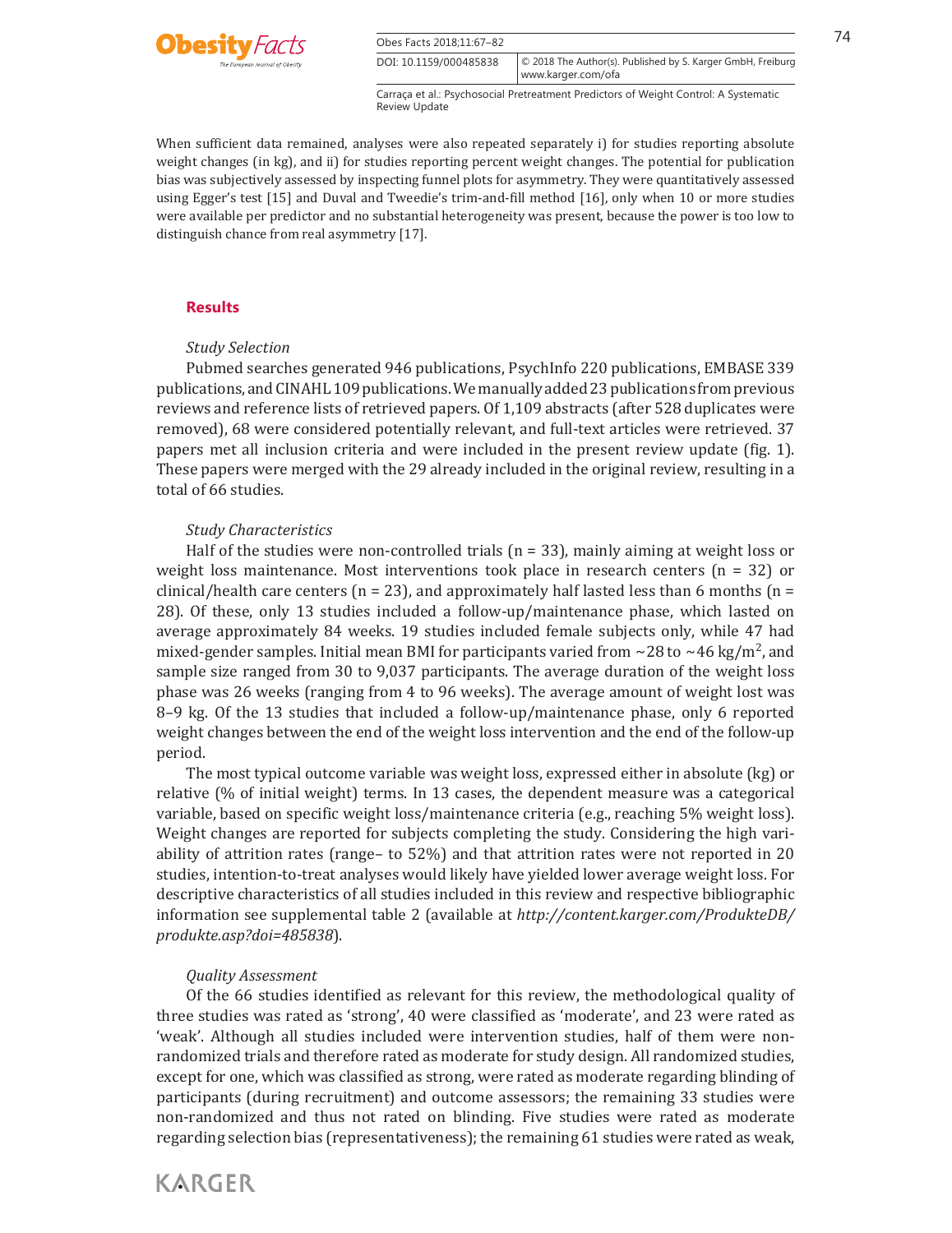

Obes Facts 2018:11:67–82 75

DOI: 10.1159/000485838 www.karger.com/ofa © 2018 The Author(s). Published by S. Karger GmbH, Freiburg

> Carraça et al.: Psychosocial Pretreatment Predictors of Weight Control: A Systematic Review Update



**Fig. 1.** Flow diagram of studies.

mostly because the sample was self-selected or composed of volunteers. Regarding reporting of withdrawals and dropouts, most studies were rated as strong  $(N = 28)$ . 12 were rated as weak because they reported retention rates below 60% or did not report this data. With regard to adjusting analyses for confounders, 34 studies were classified as strong, 15 as moderate, and 17 as weak; most of the latter did not include information about confounders or made very few adjustments. In terms of data collection tools, 35 studies were rated as strong, 21 as moderate, and 10 studies as weak for not providing information about validity or reliability of their measures. For a detailed classification of each domain and study see supplemental table 3 (available at *http://content.karger.com/ProdukteDB/produkte. asp?doi=485838* ).

# *Predictors/Correlates of Successful Weight Control*

 Table 1 shows a data analytic synthesis of the 76 pretreatment predictors of weight loss and/or maintenance tested in the studies included in the overall review  $(N = 66$  studies). Table 2 shows the meta-analytic results for the 8 predictors that provided sufficient data to estimate effect sizes. The respective forest plots are presented in supplemental figures 1 and 2 (available at *http://content.karger.com/ProdukteDB/produkte.asp?doi=485838* ).

**KARGER**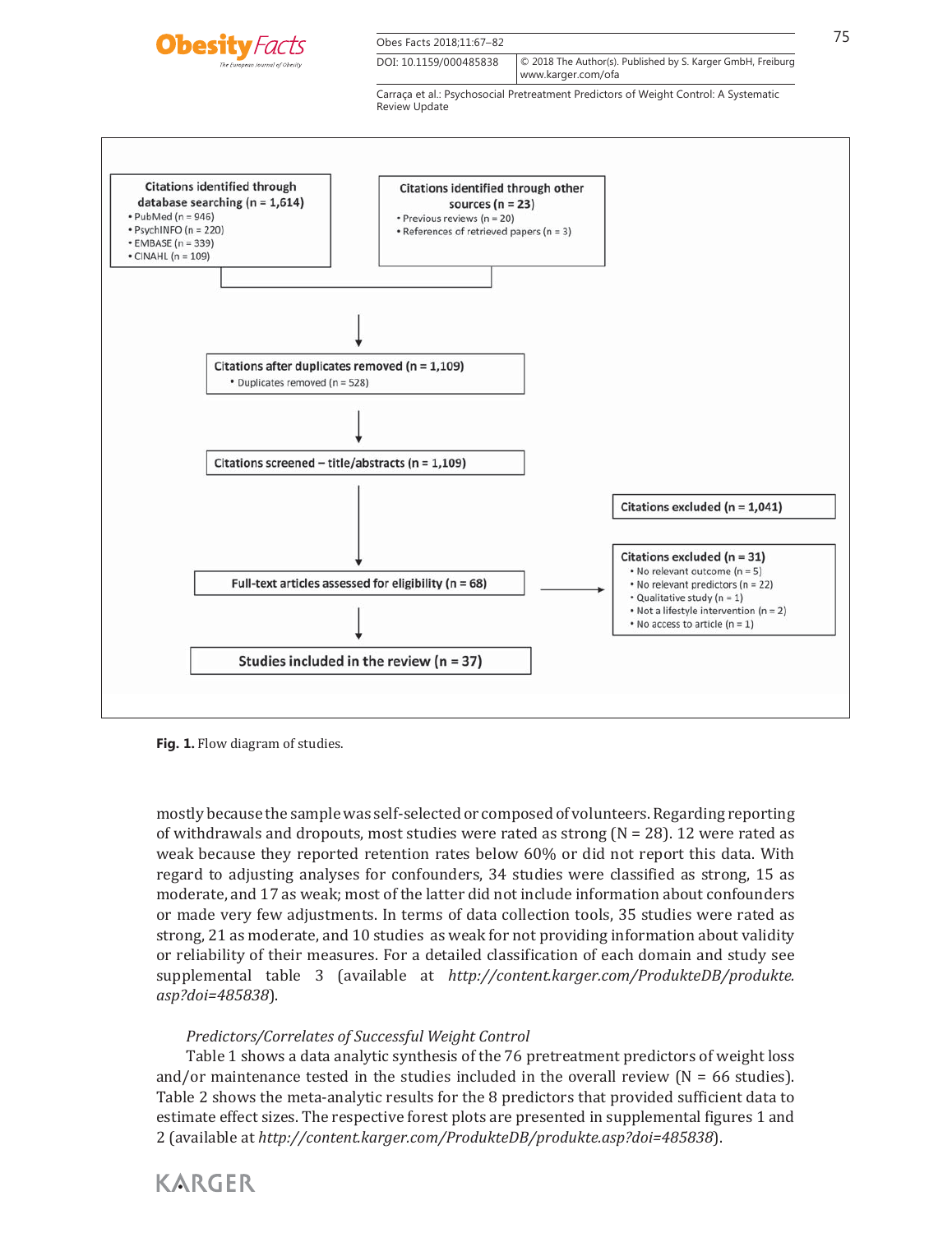

| Predictors                     | assessment<br>Outcome<br>point | of studies<br>Number | Number of<br>studies by<br>quality | Sample<br>size | intervention<br>Range of<br>length | follow-up<br>Range of<br>length | Effect size r<br>$(95%$ CI)      | Z         | $\circ$   | 72  |
|--------------------------------|--------------------------------|----------------------|------------------------------------|----------------|------------------------------------|---------------------------------|----------------------------------|-----------|-----------|-----|
| Initial BMI                    | $\overline{\mathsf{N}}$        | 13                   | 7 moderate<br>strong<br>5 weak     | 15,572         | 8-52 weeks                         | I                               | $0.13(0.02 - 0.24)^1$            | $2.37*$   | 407.05*** | 97% |
| Initial BMI                    | MМ                             | 4                    | 2 moderate<br>2 weak               | 368            | 8-48 weeks                         | 60-144 weeks                    | $-0.02[-0.12, 0.09]$             | $-0.30$   | 16.90**   | 82% |
| Eating self-efficacy           | <b>NI</b>                      | $^{\circ}$           | 6 moderate<br>1 strong<br>1 weak   | 1,869          | 4-48 weeks                         | I                               | $0.06[-0.02, 0.14]$ <sup>1</sup> | 1.37      | 18.61*    | 62% |
| Binge eating                   | $\overline{\mathsf{x}}$        | S                    | 5 moderate                         | 864            | 4-24 weeks                         | I                               | $0.06(-0.01, 0.13)$              | 1.82      | 8.76      | 54% |
| Previous weight loss attempts  | ΜL,                            | LO                   | 4 moderate<br>1 strong             | 1,240          | 6-48 weeks                         | I                               | 0.10(0.05, 0.15)                 | 4.01***   | $11.79*$  | 66% |
| Weight loss goals/expectations | $\overline{\mathsf{N}}$        | 4                    | 3 moderate<br>1 weak               | 2,140          | 8-48 weeks                         | I                               | $-0.07(-0.11,-0.02)$             | $-3.13**$ | 144.40*** | 98% |
| Cognitive eating restraint     | $\overline{\mathsf{N}}$        | ⊣                    | 4 moderate                         | 835            | 16-48 weeks                        |                                 | $-0.05$ $(-0.12, 0.02)$          | $-1.42$   | 3.17      | 5%  |
| Exercise self-efficacy         | ΜL,                            | 4                    | 3 moderate<br>1 strong             | 774            | $16-48$ weeks                      | I                               | $0.05 (-0.02, 0.12)$             | 1.34      | 1.90      | 0%  |
| Eating disinhibition           | MM                             | 4                    | 2 moderate<br>2 weak               | 321            | 8-48 weeks                         | 60-144 weeks                    | $-0.03(-0.13, 0.07)$             | $-0.61$   | $11.55*$  | 74% |

considered; WM = only studies reporting weight change from intervention's end to the end of follow-up considered.<br>1Random-effect models were used to compute these effect sizes; all remaining effects were estimated with fi considered; WM = only studies reporting weight change from intervention's end to the end of follow-up considered.

1Random-effect models were used to compute these effect sizes; all remaining effects were estimated with fixed-effect models.

 $*p < 0.05; ** p < 0.01;*** p < 0.001$ .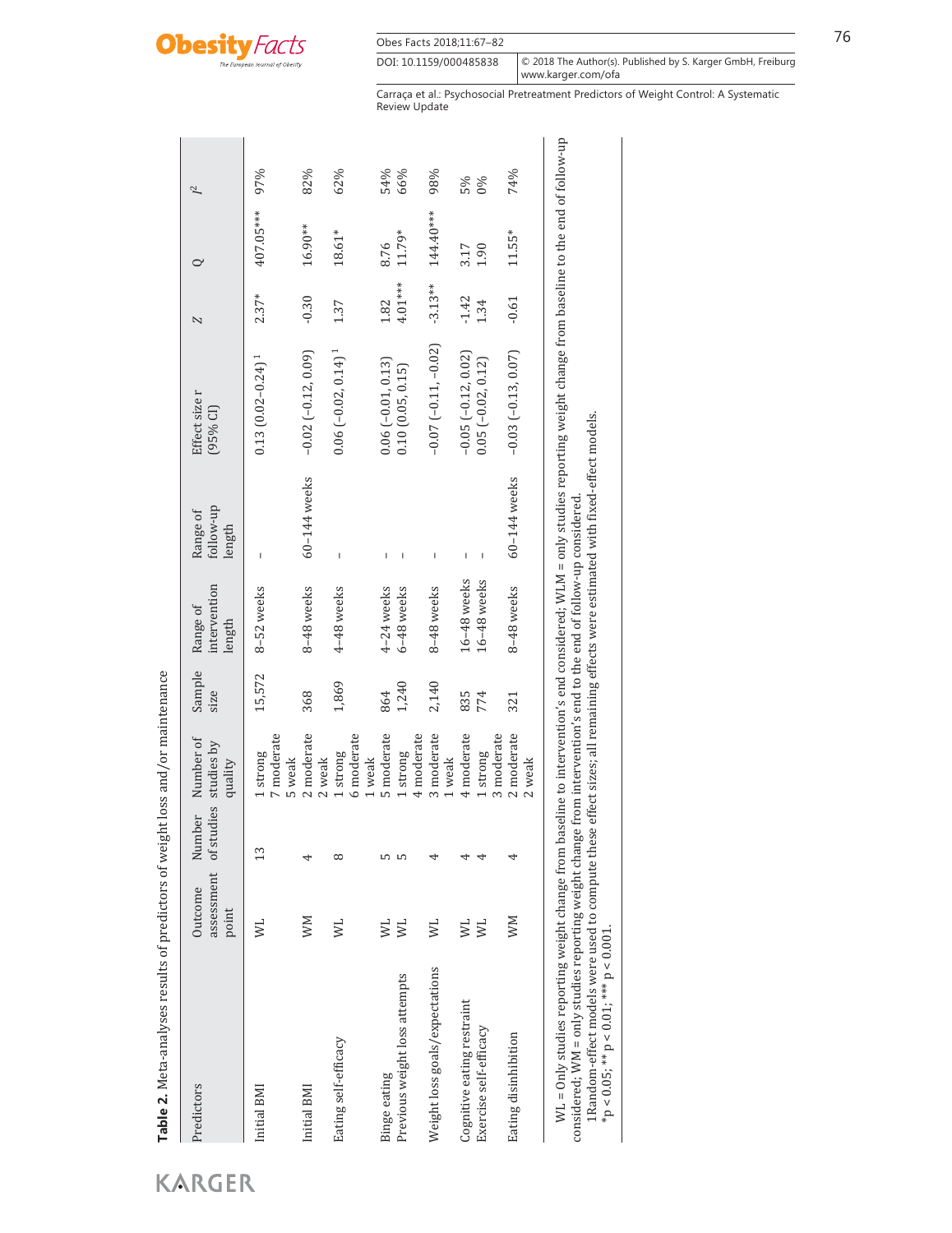



**KARGER** 

Carraça et al.: Psychosocial Pretreatment Predictors of Weight Control: A Systematic Review Update www.karger.com/ofa

© 2018 The Author(s). Published by S. Karger GmbH, Freiburg

Initial BMI was the most frequently studied predictor of subsequent weight loss ( $N = 24$ ), with approximately 40% of the studies reporting no significant association with weight loss and/or maintenance and another 40% reporting a positive association. Data on the associations between initial BMI and weight change was available for 13 studies at post-treatment (ranging from 8 to 52 weeks after baseline) and for 4 studies at the end of follow-up (ranging from 60 to 144 weeks after the end of the intervention period). A small but significant effect size was found for initial BMI at intervention's end ( $r = 0.13$ ; 95% CI 0.02–0.24), but not at the end of follow-up ( $r = -0.02$ ; 95% CI –0.12 to 0.09). At both assessment points, the effects varied widely from study to study. At intervention's end, the study conducted by Benyamini et al. [18] showed the largest effect size but in the opposite direction (r = –0.33); the standard residual suggested this effect size was an outlier. If this study was removed, the overall effect size would increase by 0.04, suggesting this study had no impact on the overall effect size. High heterogeneity between studies was found  $(Q = 407.05, p < 0.001; I<sup>2</sup> = 97%)$ . Concerning the prediction of weight change at the end of follow-up, standard residuals suggested high heterogeneity between studies, further confirmed by heterogeneity statistics ( $Q = 16.90$ ,  $p \le$ 0.01;  $I^2 = 82\%$ ). Thus, these results should be interpreted with caution.

 Fewer previous weight loss attempts were tested as a predictor of subsequent weight loss and/or maintenance in 8 studies, with a shorter history of previous diet attempts being identified as protective against unsuccessful weight loss in 67% of the studies. Five studies presented data for the associations between previous weight loss attempts and weight change at intervention's end (ranging from 6 to 48 weeks after baseline). A significant small effect size was found ( $r = 0.10$ ; 95% CI 0.05–0.15), and there was evidence of moderate heterogeneity between studies ( $Q = 11.79$ ,  $p < 0.05$ ;  $I^2 = 66\%$ ). The effects varied between studies. The study by Teixeira and colleagues [19] showed the largest effect size  $(r = 0.37)$ , and the standard residual suggests this was an outlier (3.07). If this study was removed the overall effect size would decrease by 0.02, suggesting this study had no impact.

 Higher (less realistic) weight loss goals/expectations were analyzed in 7 studies, with 56% of them reporting no significant association with weight loss and/or maintenance. Data on the associations between weight loss goals/expectations and weight change at intervention's end (ranging from 8 to 48 weeks after baseline) was available in 4 studies. A significant effect size was found ( $r = -0.07$ ; 95% CI -0.11 to -0.02), suggesting that higher weight loss goals/expectations at the beginning of treatment might undermine successful weight loss. Yet, this effect was negligible and heterogeneity between studies very high ( $Q = 144.40$ ,  $p \le$ 0.001;  $I^2$  = 98%). The effects varied widely from study to study, and inspection of the standard residuals showed that the study conducted by Benyamini et al. [20] was an evident outlier (11.96). If this study was removed, the overall effect size would remain significant but the association would change direction  $(r = 0.09)$ , suggesting that this study had a large impact on the overall effect size. Results from this review are therefore not clear about the direction of the association at this point.

*Non-significant predictors:* Numerous variables were identified as non-significant predictors in more than 66% of the times, namely most eating-related measures, depression symptoms, body shape concerns, exercise self-efficacy and social support, general quality of life, and self-esteem. Meta-analytic results supported these findings for most of these 11 predictors, with the exceptions of perceived hunger, depression symptoms, body shape concerns, exercise social support, general quality of life, and self-esteem, for which there was not sufficient data to perform the analysis. Eight studies presented data for the associations between eating self-efficacy and weight change at intervention's end (ranging from 4 to 48 weeks after baseline), and 5 studies for the association between binge eating and weight change at the same assessment point (ranging from 4 to 24 weeks after baseline). In both cases, non-significant very small effect sizes ( $r = 0.06$ ; 95% CI –0.02 to 0.14, and  $r = 0.06$ ; 95%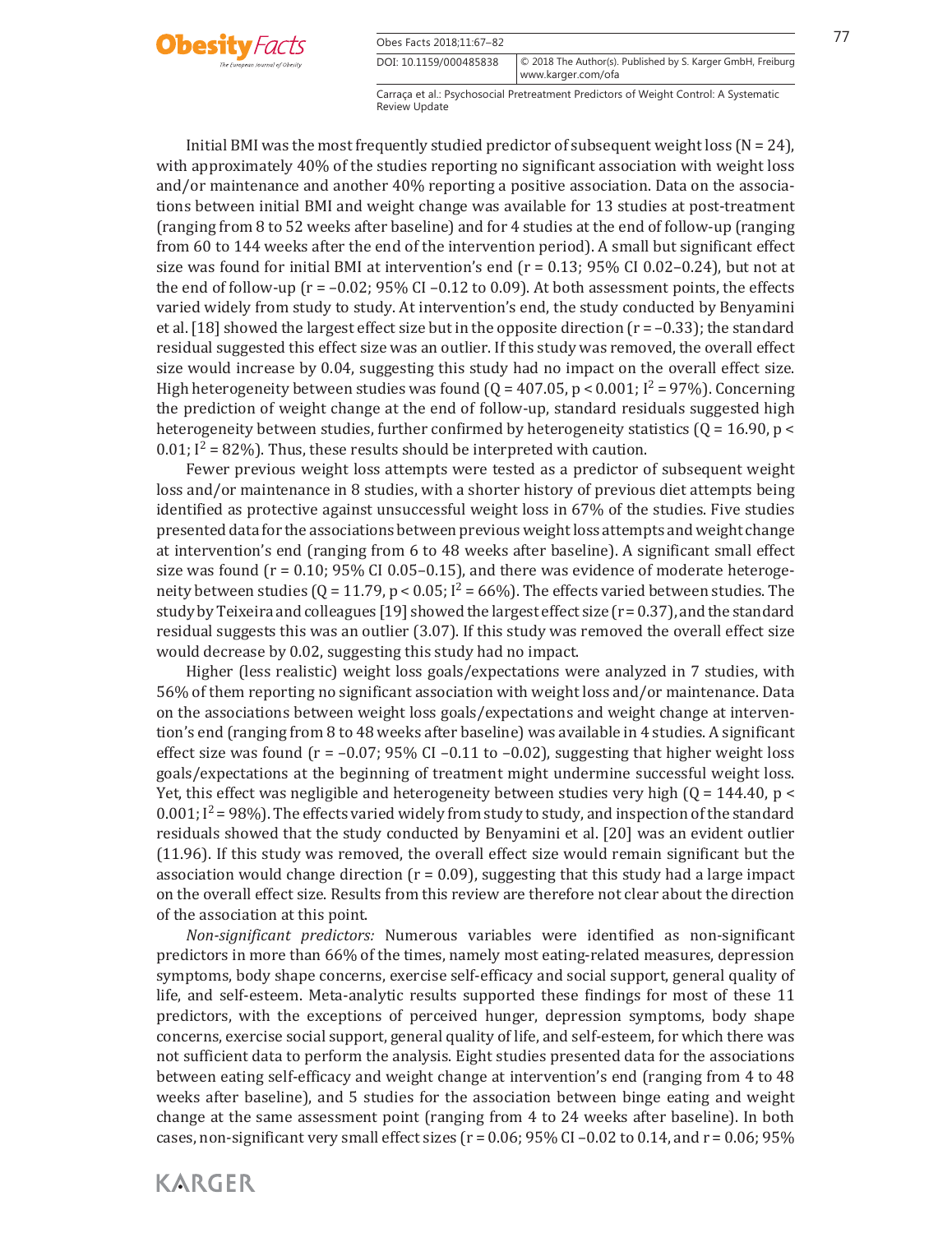

| Obes Facts 2018:11:67-82 |                                                                                     |
|--------------------------|-------------------------------------------------------------------------------------|
| DOI: 10.1159/000485838   | © 2018 The Author(s). Published by S. Karger GmbH, Freiburg<br>  www.karger.com/ofa |

CI –0.01 to 0.13, respectively) and moderate heterogeneity between studies ( $Q = 18.61$ ,  $p \le$ 0.05;  $I^2 = 62\%$ , and Q = 8.76, p > 0.05;  $I^2 = 54\%$ , respectively) were found. The effects varied widely from study to study for eating self-efficacy; however, removing the three detected outliers (>1.96) led to no changes in the overall effect size. The studies testing binge eating showed similar effects, with the exception of the study conducted by Presnell et al. [21] , which was an outlier (2.76); still, its removal did not change the overall effect size. Four studies presented data for the associations between either eating restraint or exercise self-efficacy, and weight change at intervention's end (varying from 16–48 weeks after baseline), and between eating disinhibition and weight change at follow-up's end (ranging from 60 to 144 weeks after intervention end). Non-significant negligible effects were found for all these predictors ( $r = -0.05$ ; 95% CI –0.12 to 0.02,  $r = 0.05$ ; 95% CI –0.02 to 0.12 and  $r = -0.03$ ; 95% CI –0.13 to 0.07, respectively). Heterogeneity was very low for eating restraint and exercise self-efficacy (Q = 3.17, p > 0.05;  $I^2 = 5\%$ , and Q = 1.90, p > 0.05;  $I^2 = 0\%$ , respectively), and moderate for eating disinhibition (Q = 11.55, p < 0.05;  $I^2$  = 74%). Inspection of standard residuals showed no outliers for eating restraint and exercise self-efficacy, but two outliers for eating disinhibition. If the two studies [22, 23] were removed, the overall effect size would increase and become significant ( $r = -0.24$ ). After such removal, only two studies would remain, one of them of weak quality. Thus, results need to be interpreted with caution.

*Variables examined in too few studies:* Several variables were examined in too few studies (< 4) to allow reliable conclusions regarding their predictive value. These include motivational variables (e.g., autonomous and controlled motivations, weight control self-efficacy, perceived exercise barriers), obesity-specific quality of life, and perceived social support.

#### *Sensitivity Analyses*

*Initial BMI:* Sensitivity analyses showed that removing weak quality studies would lead to a slightly lower  $(r = 0.09)$  but non-significant overall effect size. Repeating the primary analysis without the studies requiring effect size estimation  $(N = 3)$  slightly increased the overall effect size to  $r = 0.17$ . Only including studies reporting absolute weight loss (in kg, N  $= 8$ ) increased the overall effect size by 0.06; a non-significant effect due to lower power (p < 0.052). On the other hand, only including the two studies reporting percent weight loss would not be meaningful, given their small number and high heterogeneity ( $I^2 = 97\%$ ).

*Previous weight loss attempts:* Removing studies with estimated effect sizes (N = 1), or exclusively including studies reporting absolute weight loss ( $N = 3$ ) did not change the overall effect size, suggesting that this finding was relatively consistent. There was only one study reporting percent weight loss precluding the repetition of the analysis for this type of studies. Publication biases were not tested because data from less than 10 studies were available [17] .

*Weight loss goals/expectations:* Sensitivity analyses showed that removing the weak quality study did not change the overall effect size ( $r = -0.08$ ; 95% CI - 0.12 to -0.04). There were no studies with estimated effect sizes or reporting percent weight loss. Publication biases could not be tested  $(N < 10)$  [17].

*Eating- and exercise-related psychosocial predictors:* Removing weak-quality studies did not change the overall effect size for eating self-efficacy ( $N = 1$ ) and eating disinhibition ( $N =$ 2). Repeating the primary analysis without the estimated effect sizes did not change the overall effect size for eating self-efficacy, eating disinhibition, and exercise self-efficacy, but resulted in a 0.02 increase for binge eating (now significant;  $p = 0.040$ ). Sensitivity analyses including studies reporting absolute weight loss did not led to changes in the overall effect size for eating and exercise self-efficacy, and increased the overall effect sizes for binge eating (from  $r = 0.06$ ) to  $r = 0.15$  and eating restraint (from  $r = -0.05$  to  $r = -0.12$ ), which became significant. Only including the two studies reporting percent weight loss did not change the overall effect size for eating restraint. Publication bias could not be tested for these predictors  $(N < 10)$  [17].

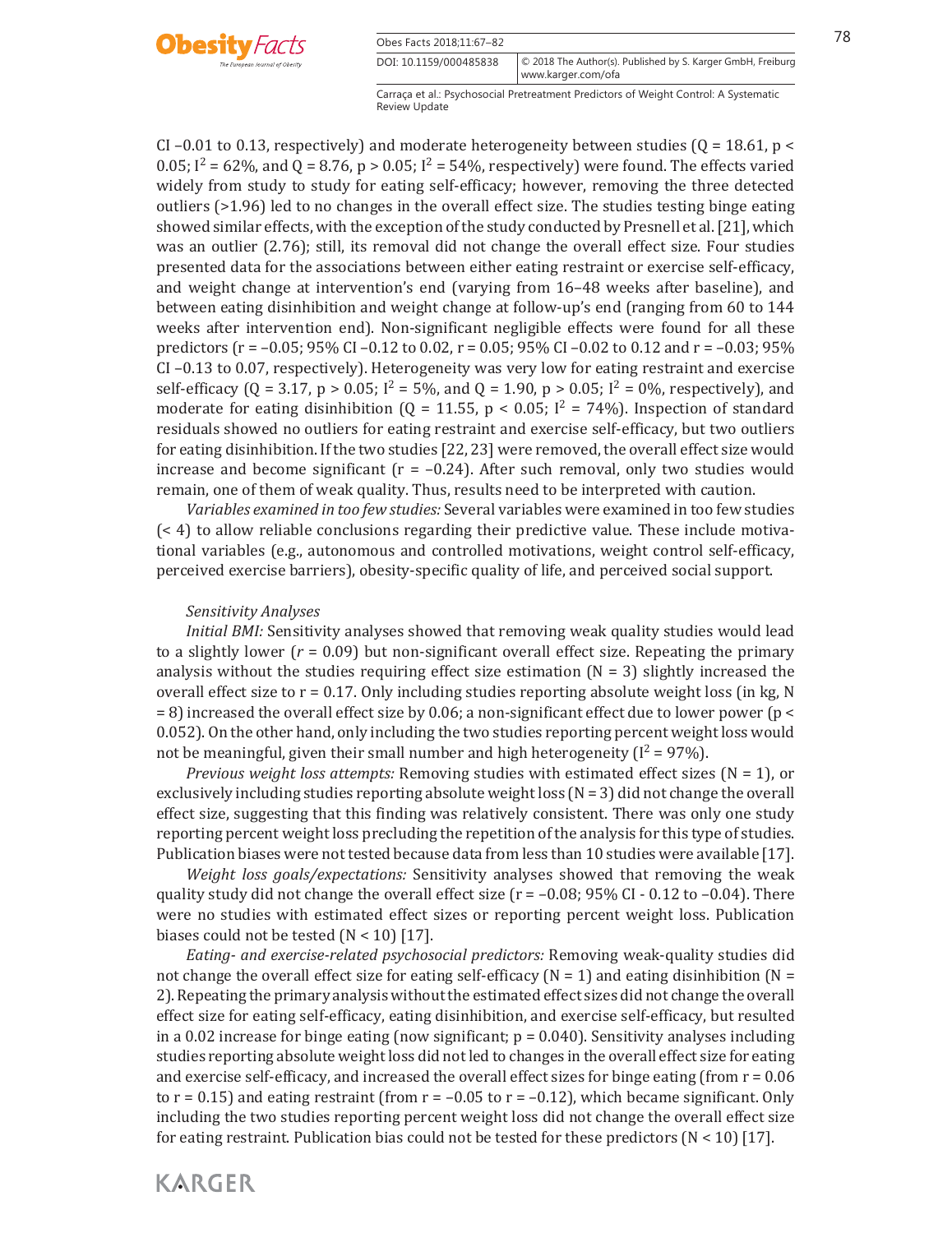



© 2018 The Author(s). Published by S. Karger GmbH, Freiburg

#### **Discussion**

 The aim of this systematic review and meta-analysis was to summarize the current research on pretreatment predictors of weight control in lifestyle obesity interventions. Our results indicate that previous weight control attempts were the most consistent pretreatment predictor of weight loss. Importantly, several variables, many of which were previously considered barriers for weight control, were identified as non-predictors in this review update. These include eating self-efficacy, binge eating, cognitive eating restraint, eating disinhibition, and exercise self-efficacy. However, more studies of high quality are needed to replicate these results.

 Fewer previous dieting attempts were the most consistent predictor of successful weight loss. Mechanisms explaining why more previous dieting attempts impair future weight loss success remain poorly understood. Potential explanations include that a history of recurrent dieting attempts could be related to a psychological profile that is more vulnerable to failure, characterized by poor self-concept, body image disparagement, pessimistic attributions, and feelings of helplessness [24–26] . Also, repeated and restrictive dieting may lead to an obsession with food and trigger uncontrolled overeating [27] , undermining successful weight management. In addition, a history of failed attempts might make subsequent weight loss harder from a physiological perspective, as a reduction of metabolic rate and loss of lean mass derived from the negative energy balance may facilitate post-dieting weight-rebound [28] . Also, individuals presenting a higher number of dieting attempts could have genetic or physiological characteristics that prompt weight gain [29] . Finally, age could be a moderating factor, as the number of attempts will likely increase with age (a person who started to diet when she was 20 will likely have had fewer dieting attempts by the age of 25 than a person who started dieting at 20 and is now 40). These findings highlight the importance of evaluating the number of previous weight loss attempts at the beginning of behavioral obesity interventions, as a way of identifying participants at-risk for lower success. These participants might particularly benefit from interventions increasing their confidence levels, uncovering hidden barriers, or exploring reasons for their desire to lose weight. To further understand the nature of this predictor, future research should use a standardized measure with regard to time frame and defining weight loss attempts (e.g., formally assisted, using dietary supplements etc.).

 At first glance, our results suggest that higher (less realistic) weight loss goals/expectations at program's start could increase the chances of unsuccessful outcomes as well as the probability of dropout from any behavioral intervention, in line with previous research [30] . Importantly, high heterogeneity and many outliers preclude firm conclusions about the role of weight loss goals/expectations on subsequent weigh loss.

 Factors that consistently did not predict weight loss include eating self-efficacy, binge eating and cognitive dietary restraint. One possible explanation for the lack of associations between pretreatment eating self-efficacy and subsequent weight loss might be related to the frequent disregard of its multiple dimensions and their differentiated role in weight loss [21] . In addition, the extent to which treatment is successful in actually increasing participants' self-efficacy during the intervention could in fact reduce the impact of pretreatment selfefficacy on weight loss. Regarding binge eating, one possible reason for this finding is the high variability in instruments used. For instance, the Binge Eating Scale [31] , which was designed specifically for obese individuals and is well-validated, has only been used in half of the studies. It is also possible that important and positive changes in binge eating take place during the intervention, rendering the effects of pretreatment values irrelevant to the overall outcomes. One reason that cognitive eating restraint did not predict weight loss success might be its two contrasting dimensions, rigid and flexible restraint [32] . Rigid restraint is charac-

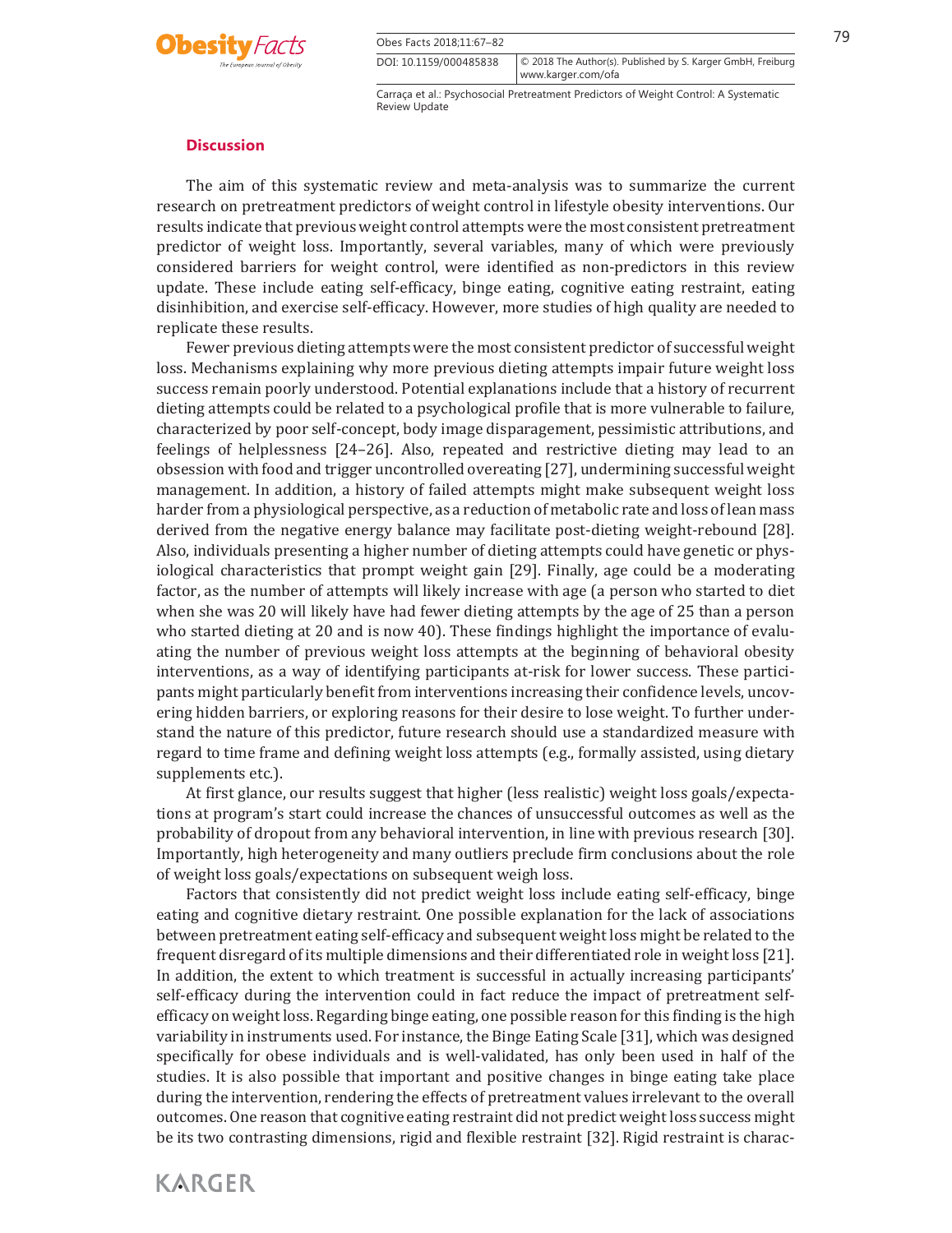

terized by an all-or-nothing approach to eating and weight management. Flexible restraint permits 'fattening' foods in limited quantities and better predicts successful weight loss than rigid restraint [33] . Importantly, none of the studies in the current review explored these separate aspects of restraint.

 Overall, the literature on pretreatment predictors of weight loss success can be considered mixed at best. Potential explanations for the few consistent psychosocial pretreatment predictors for weight loss success could be the great heterogeneity observed across the available studies, which differed considerably in sample sizes, treatment modalities (e.g., type of diet), length, format, and style of intervention delivery. The use of variable (and sometimes inadequate) measures of psychosocial pretreatment characteristics might also have contributed to the high variability of results.

#### *Limitations*

 The present review has a number of limitations. First, the number of studies per predictor included in this review is often small and thus reduces statistical power [11] . Second, we found a high level of heterogeneity between studies, which could not be explained with moderator analyses due to the limited number of studies. Third, publication bias could not be examined for any of the eight predictors with sufficient data for meta-analyses due to the limited number of studies (<10). Fourth, different outcome formats were included in the same meta-analysis to avoid loss of information and a biased sample of studies [11] . Fifth, effects are based on data from completers, as most studies did not perform intent-to-treat analyses. Sixth, given that correlational data were also used, we cannot exclude reverse causality. Finally, unpublished studies were not included, potentially omitting mainly nonsignificant findings.

#### *Conclusion*

 This review summarizes the evolution of research on pretreatment predictors of weight loss over the last decade. Fewer previous weight loss attempts was the most consistent pretreatment predictor of weight loss in the literature. Also, numerous potential predictors were identified as non-significant predictors, including eating self-efficacy, binge eating or cognitive eating restraint, suggesting that overweight/obese individuals might successfully manage their weight even if initially presenting unfavorable scores on these predictors. While effects of psychosocial pretreatment predictors on weight control were generally small, it is important to note that even a small weight loss can have large public health consequences such as notably improved cardiovascular risk factors [34] . Nevertheless, more high-quality studies are needed to draw more reliable conclusions about the role of these factors. It seems too early to tailor interventions based on pretreatment psychosocial characteristics. Still, assessing these characteristics could be useful to increase participants' awareness of their motivations and perceptions, and help identifying factors that may be important for their personal weight loss process. Prior research has shown that considering participants' views when making treatment decisions in obesity treatment, such as personal preferences or reasons to engage in treatment, increases weight loss success [35] and should therefore be the standard in weight loss interventions.

#### **Sources of Support**

 This study was partially funded by the Portuguese Science and Technology Foundation (grant number SFRH/BPD/91301/2012 attributed to Eliana V. Carraça).

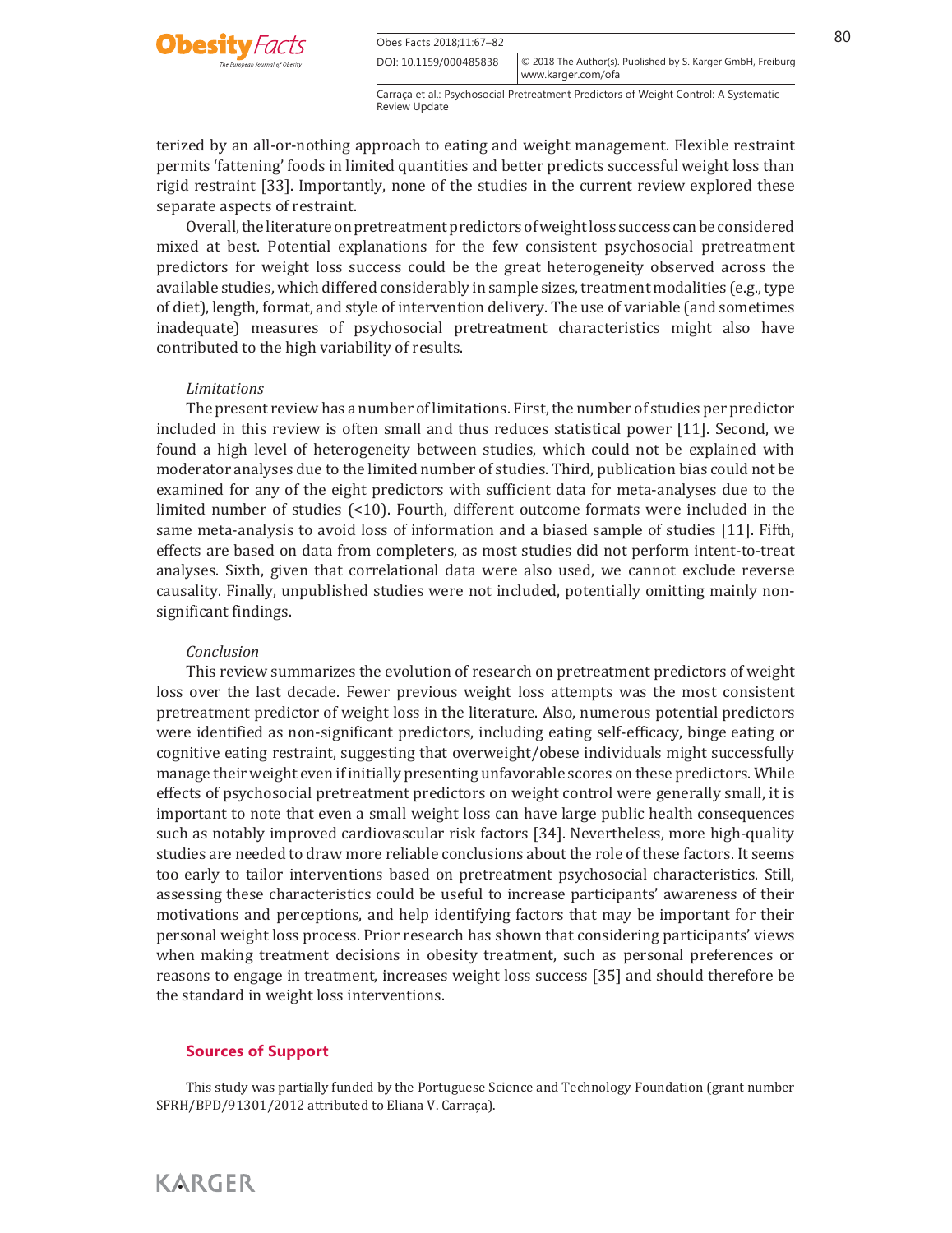

 $\overline{Obes \text{ Facts } 2018:11:67-82}$  81 DOI: 10.1159/000485838

Carraça et al.: Psychosocial Pretreatment Predictors of Weight Control: A Systematic Review Update

© 2018 The Author(s). Published by S. Karger GmbH, Freiburg

www.karger.com/ofa

# **Acknowledgment**

The authors thank Marta Marques for her assistance.

## **Disclosure Statement**

The authors have no competing interests..

#### **References**

- 1 Prentice A, Jebb S: Energy intake/physical activity interactions in the homeostasis of body weight regulation. Nutr Rev 2004;62:S98–S104.
- 2 Goodpaster BH, DeLany JP, Otto AD, Kuller L, Vockley J, South-Paul JE, Thomas SB, Brown J, McTigue K, Hames KC, Lang W, Jakicic JM: Effects of diet and physical activity interventions on weight loss and cardiometabolic risk factors in severely obese adults: a randomized trial. JAMA 2010;304:1795–1802.
- 3 Wadden TA, Webb VL, Moran CH, Bailer BA: Lifestyle modification for obesity: new developments in diet, physical activity, and behavior therapy. Circulation 2012;125:1157–1170.
- 4 Stubbs J, Whybrow S, Teixeira P, Blundell J, Lawton C, Westenhoefer J, Engel D, Shepherd R, Mcconnon Á, Gilbert P, Raats M: Problems in identifying predictors and correlates of weight loss and maintenance: implications for weight control therapies based on behaviour change. Obes Rev 2011;12:688–708.
- 5 Teixeira PJ, Going SB, Sardinha LB, Lohman TG: A review of psychosocial pre-treatment predictors of weight control. Obes Rev 2005;6:43–65.
- 6 Liberati A, Altman DG, Tetzlaff J, Mulrow C, Gøtzsche PC, Ioannidis JP, Clarke M, Devereaux PJ, Kleijnen J, Moher D:The PRISMA statement for reporting systematic reviews and meta-analyses of studies that evaluate health care interventions: explanation and elaboration. PLoS Med. 2009;6:e1000100.
- 7 Robinson KA, Whitlock EP, Oneil ME, Anderson JK, Hartling L, Dryden DM, Butler M, Newberry SJ, McPheeters M, Berkman ND, Lin JS, Chang S: Integration of existing systematic reviews into new reviews: identification of guidance needs. Syst Rev 2014;3:60.
- 8 Thomas BH, Ciliska D, Dobbins M, Micucci S: A process for systematically reviewing the literature: providing the research evidence for public health nursing interventions. Worldviews Evid Based Nurs 2004;1:176–184.
- 9 Marques MM, De Gucht V, Gouveia MJ, Leal I, Maes S: Differential effects of behavioral interventions with a graded physical activity component in patients suffering from chronic fatigue (syndrome): an updated systematic review and meta-analysis. Clin Psychol Rev 2015;40:123–137.
- 10 Borenstein M, Hedges L, Higgins J, Rothstein HR: Comprehensive Meta-Analysis Version 2. Engelwood, Biostat, 2005.
- 11 Borenstein M, Hedges L, Higgins J, Rothstein HR. Introduction to Meta-analysis. Chichester, United Kingdom: Wiley & Sons, Lda.; 2009.
- 12 Cohen J. A power primer. Psychol Bull. 1992;112:155–159.
- 13 Higgins JP, Thompson SG, Deeks JJ, Altman DG: Measuring inconsistency in meta-analyses. BMJ 2003;327: 557–560.
- 14 Cochran WG: The combination of estimates from different experiments. Biometrics 1954;10:101–129.
- 15 Sterne JA, Egger M: Funnel plots for detecting bias in meta-analysis: guidelines on choice of axis. J Clin Epidemiol 2001;54:1046–1055.
- 16 Duval S, Tweedie R: Trim and fill: a simple funnel-plot-based method of testing and adjusting for publication bias in meta-analysis. Biometrics 2000;56:455–463.
- 17 Sterne JA, Sutton A, Ioannidis JP, Terrin N, Jones DR, Lau J, Carpenter J, Rucker G, Harbord RM, Schmid H, Tetzlaff J, Deeks JJ, Peters J, Macaskill P, Schwarzer G, Duval S, Altman DG, Moher D, Higgins J: Recommendations for examining and interpreting funnel plot asymmetry in meta-analyses of randomised controlled trials. BMJ 2011;342:4002–4010.
- 18 Benyamini Y, Geron R, Steinberg DM, Medini N, Valinsky L, Endevelt R: A structured intentions and actionplanning intervention improves weight loss outcomes in a group weight loss program. Am J Health Promot 2013;28:119–127.
- 19 Teixeira PJ, Going SB, Houtkooper LB, Cussler EC, Martin CJ, Metcalfe LL, Finkenthal NR, Blew RM, Sardinha LB, Lohman TG: Weight loss readiness in middle-aged women: psychosocial predictors of success for behavioral weight reduction. J Behav Med 2002;25:499–523.
- 20 Benyamini Y, Raz O: 'I can tell you if I'll really lose all that weight': dispositional and situated optimism as predictors of weight loss following a group intervention. J Appl Soc Psychol 2007;37:844–861.
- 21 Presnell K, Pells J, Stout A, Musante G: Sex differences in the relation of weight loss self-efficacy, binge eating, and depressive symptoms to weight loss success in a residential obesity treatment program. Eat Behav 2008; 9:170–180.